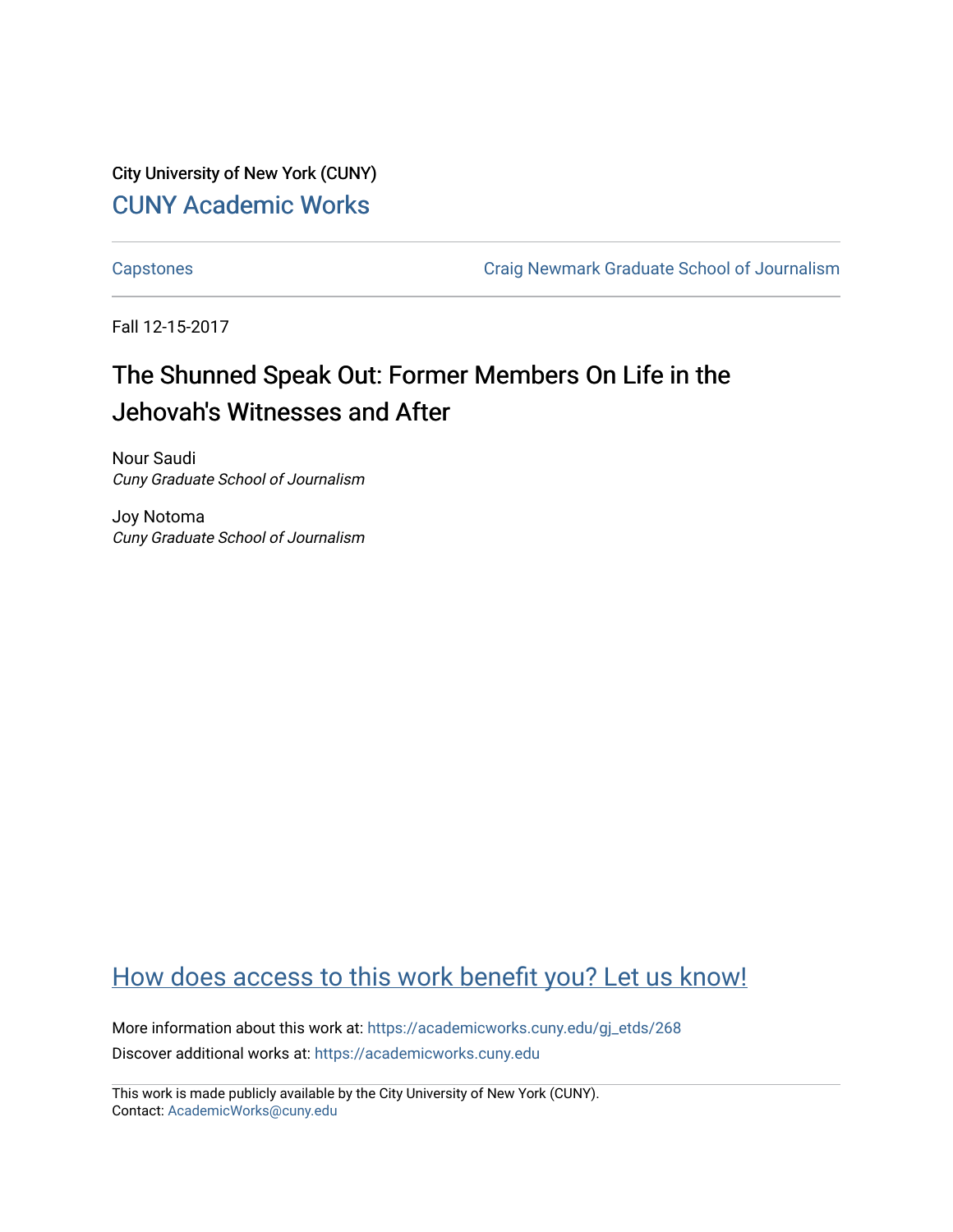#### THE SHUNNED SPEAK OUT *Former Members On Life in the Jehovah's Witnesses and After*

By Joy Notoma and Nour Saudi

Besides his recollection of the warm weather, Karama Sadaka says he has no happy memories of growing up in New Orleans. "We didn't go to parades. We didn't do Mardi Gras, we didn't eat king cake...nothing that made the city fun did we do," he said.

When Karama's father, Robert McCoy Sr., was murdered when Karama was five, his mother, Anna Easterling, said Robert would be resurrected from the dead. If Karama followed the rules, he would see the earth transformed into a lush paradise and his father would be alive. There would be lions, tigers, and panda bears docile enough for Karama and his new baby brother to play with. Best of all, everyone would be immortal and without flaw. For the next 25 years, Karama worked to make sure he was there to see it happen.

Anna was a Jehovah's Witnesses, a restorationist Christian denomination with members on every continent of the globe. Witnesses follow a literal interpretation of the Bible and believe that the world will end in Armageddon. Once the world as we know it comes to a violent end, they believe, it will be replaced with the paradise Adam and Eve lost in Genesis. Only Jehovah's Witnesses and a few others resurrected from the dead will live forever in paradisaic perfection.

As Karama grew up, he ignored his natural academic gifts and opted out of college. Door-to-door ministry takes precedence over higher education as Jehovah's Witnesses wait for life in a new world, so young Witnesses are discouraged from pursuing long-term education plans. Because of this, 63 percent of Jehovah's [Witnesses](http://www.pewresearch.org/fact-tank/2016/04/26/a-closer-look-at-jehovahs-witnesses-living-in-the-u-s/) in the U.S. only have a high school diploma.

After Karama had married another Witness and had two daughters, his doubts about the religion started to grow. A non-JW uncle asked Karama if he would allow his oldest daughter to have a blood transfusion-- forbidden by Jehovah's Witnesses-- if it were necessary, and Karama couldn't say no. Soon his uncle's questions drove Karama to begin searching online. He went to sites prohibited by the organization and found hundreds of firsthand accounts of former members divulging details of organizational abuses. His discoveries and eventual disavowal of the religion put the only life he had ever known in jeopardy. He suddenly found that those he was closest to had a price on their heads.

To outsiders, the words "Jehovah's Witnesses" may just call to mind an unexpected knock on the door from friendly Bible toters claiming to be neighbors. But their shunning practice, called disfellowshipping, undoes hundreds of former members and their families every year. The emotional fallout rests in the uncomfortable terrain between grief over a death and the joy of discovering a new existence.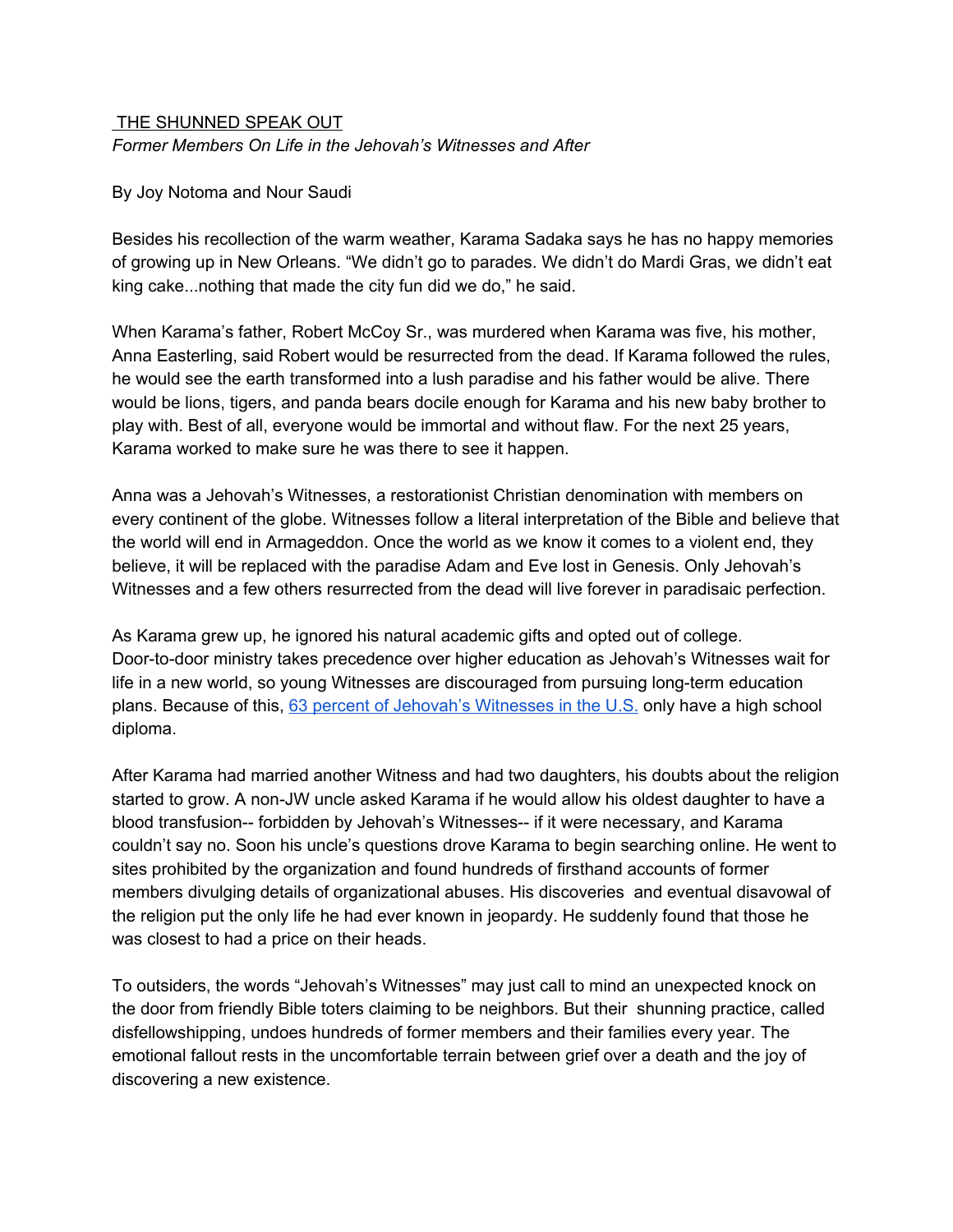#### **<KARAMA SADAKA PROFILE DIV>**

**Location: Miami, FL Age: 42 Years Out: 12**

**BIO:**

*Karama was born in 1975 and by the time he was five, his mother, a recently converted Jehovah's Witness, was becoming more deeply involved with the organization. The resurrection teaching drew her, especially after her mother died and her husband, Robert McCoy, Sr. was murdered. Karama had gone to the meetings with her before the murder, but when his father was killed, he began to believe that seeing his father again depended on his being a good Jehovah's Witness.*

*Karama eventually got married to another Witness and had two daughters. But his non-JW uncle would occasionally sprinkle him with questions that dusted his mind with doubt. After doing research online, he confided in his wife that he believed that they were in a cult. That confidence created a gulf between them. Hurricane Katrina hit a short while later.*

*Disoriented and traumatized, Karama thought the storm was Armageddon and that he was on the wrong side.*

*Audio clip: "You have to understand that from that moment, I was fully in." - Karama Sadaka*

### **THE ART OF THE BUBBLE**

On December 5, 2017, the Watchtower sign perched in view of the Brooklyn Bridge transformed to crimson against the night sky one last time. The next day, the sign was removed after more than 40 years on the city's skyline. It was 36 years after Karama's father, Robert, was murdered.

For Karama's mother, Anna, and more than 8 million Jehovah's Witnesses worldwide, the Watchtower sign and the series of buildings it marked was a mecca. They called it Bethel, which means "House of God."

Donald Trump son-in-law Jared Kushner's development company brought the Jehovah's Witnesses' headquarters with the iconic Watchtower sign for \$340 million last year and the Witnesses began moving operations to Warwick, New York. The Watch Tower, Bible, and Tract Society -- the main incorporated entity of the Jehovah's Witnesses -- sold another property on the same Brooklyn neighborhood for \$18 million, and a third one for \$87.5 million. The organization, which has paid millions in settlements to sexual abuse victims, encourages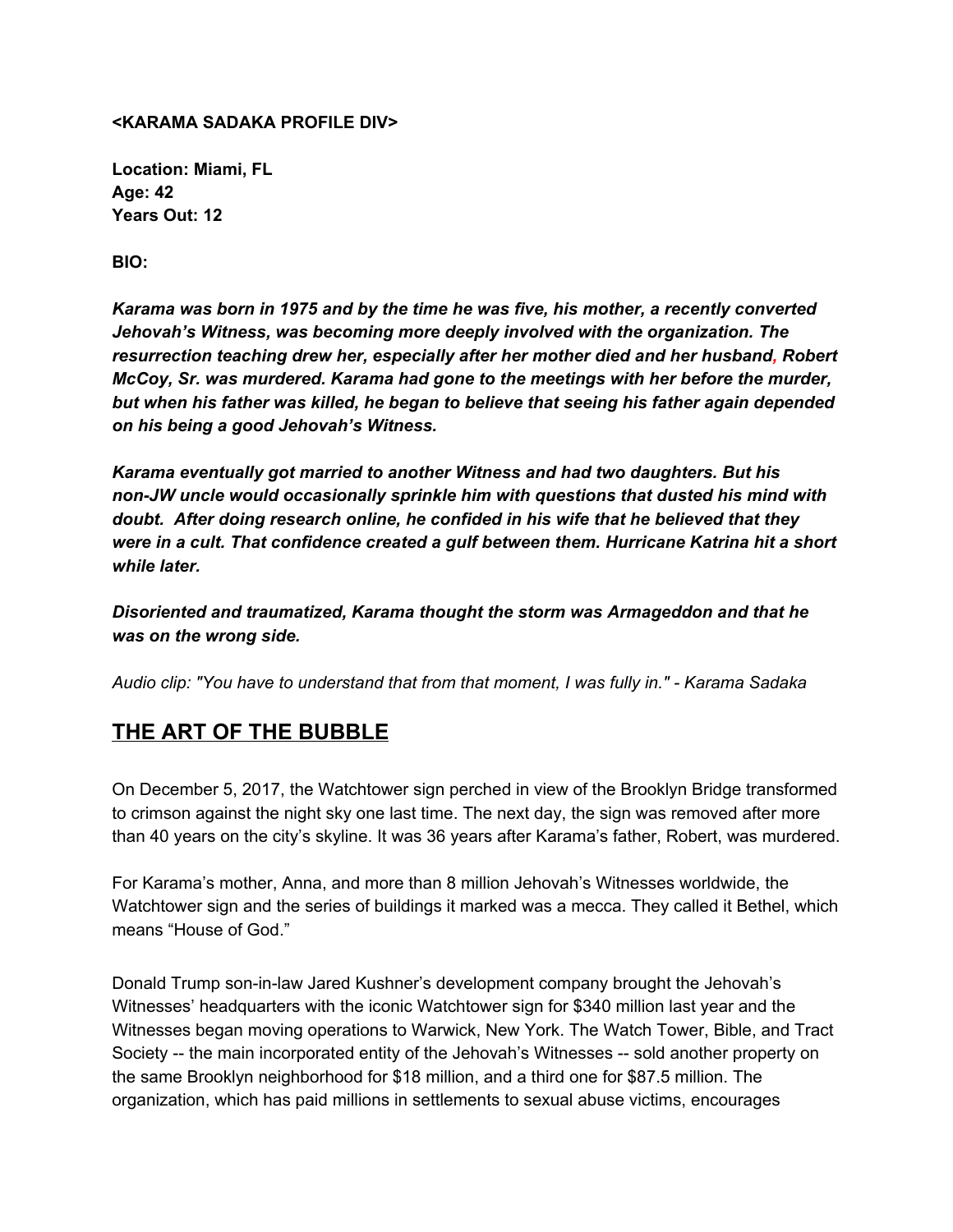modest livelihoods for members. Nearly half of Jehovah's Witnesses in the U.S. live on less than \$30,000 a year. Only nine percent have an undergraduate degree, the lowest percentage among similar religious groups.

Jehovah's Witness don't don a particular style of dress or live in cordoned communities. In the U.S., they are almost equally racially and ethnically mixed among whites, African Americans, and Latinos. But only the hallmark rules of the religion-- no holidays, including birthdays, Christmas, and Easter; no saluting the flag, serving in the military, or accepting blood transfusions-- differentiate them.

Isolation happens in other ways. The governing body of seven men who disseminate rules and develop doctrine, warns members to limit association with non-Witnesses, including family members. And the time commitment required for evangelizing, alongside that needed for jobs or school, does not leave room for much else.

"Jehovah's Witnesses have perfected the art of keeping you in a mental bubble. They don't ask people to live in separate quarters, but they have ways of keeping you isolated anyway," said Ruben Ortiz, a former Witness from the Bronx, who left the organization more than a decade ago.

### **IN THE BEGINNING**

In the late 1880s, a first-generation Scottish-Irish haberdasher from outside of Pittsburgh, went through a spiritual crisis. Charles Russell had been a Presbyterian, but he wanted a deeper understanding of scripture and the origins of Christianity. Russell soon developed a new interpretation of the Bible and wrote a monthly journal that garnered a few hundred followers. The group went by the name Bible Students and distributed their minister's writings, which had come to include books, pamphlets, and transcripts of his speeches.

Russell said that Christ returned to rule in heaven in 1874, which signaled the beginning of the last days of earth. Jesus had kicked Satan out of heaven and an angry Satan began to stir maelstrom on earth. Armageddon, Russell prophesied, would come in 1914 when Jesus would brawl with the devil one last time and send him into oblivion.

After Russell's death in 1916, Joseph Rutherford, an eccentric attorney from Missouri, succeeded him as president of the organization. Russell's prophecy didn't materialize, so Rutherford made a new one: Armageddon would come in 1975. The former trial lawyer also built a mansion in San Diego -- named Beth Sarim -- where Old Testament prophets would live when they were resurrected after Armageddon.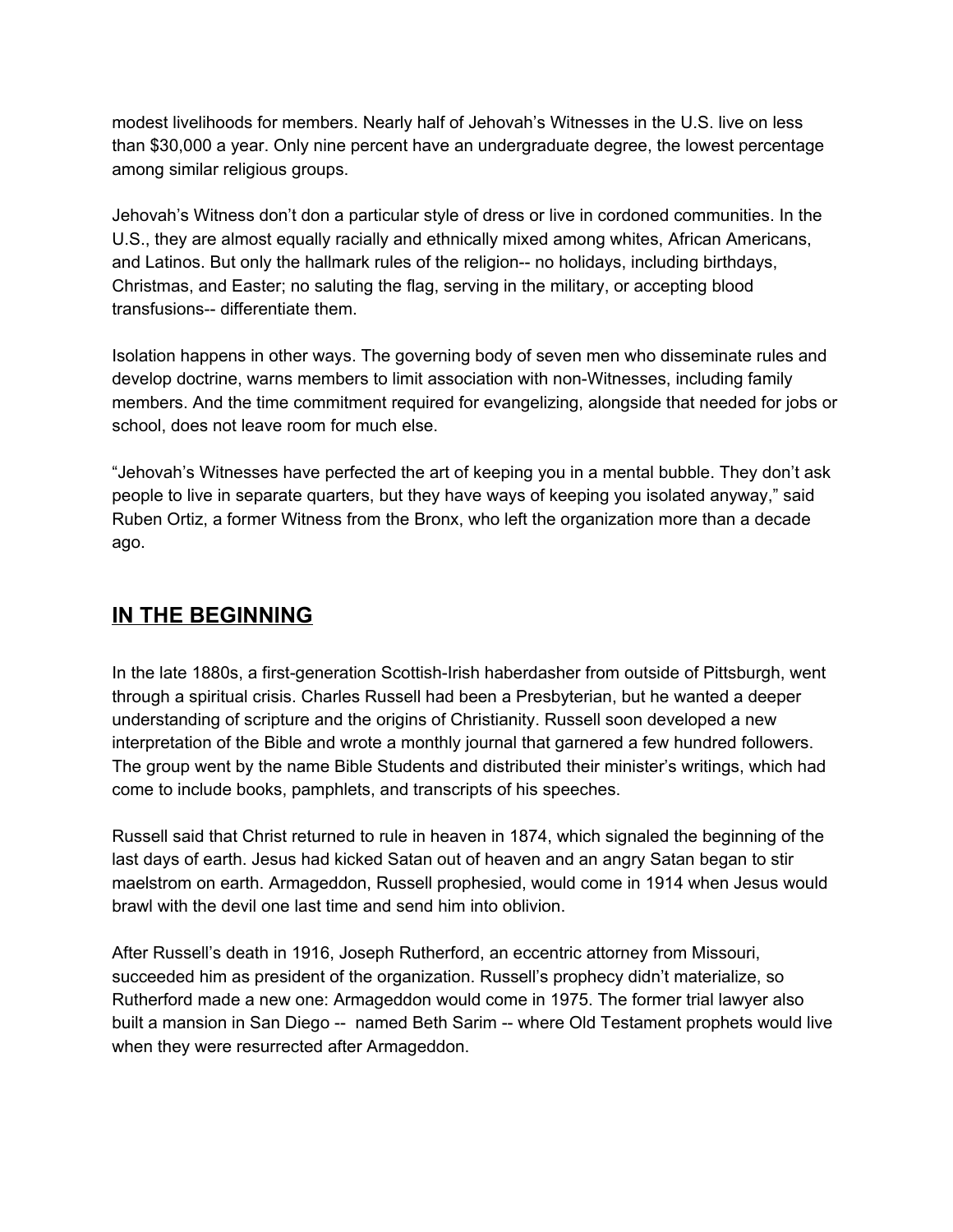But Rutherford's most significant contribution to the organization created its current identity. At a convention one warm day in early autumn 1922, he proposed a name change. The roaring crowd of Bible Students adopted the name Jehovah's Witnesses.

## **A KNOCK ON THE DOOR**

There are approximately 8.3 million Jehovah's Witnesses worldwide, and they evangelize in 240 locations around the globe.

A person usually gets involved this way:

- 1. A Jehovah's Witness gives an elevator pitch, offering one of their publications or a free home Bible study course.
- 2. The person accepts. The Witness does a follow up visit within the next weeks.
- 3. A Bible study course ensues. The person begins to attend meetings at a Kingdom Hall, the place of worship.
- 4. After some time, the person is allowed to do some preaching and is called a "publisher." The new publisher is expected to put in around three hours weekly.
- 5. The publisher fulfills the hourly requirements and attends all of the weekly meetings, and then decides to get baptized, making a lifelong commitment to fulfill the tenets of service.

Besides this mode of conversion, about a third of Jehovah's Witnesses were indoctrinated as children of JW members, known as being "born in."

#### *Audio clip: "My parents were just in their late teens when someone knocked on their door." - Ruth Anne Whicher*

Members are required to attend weekly meetings, to study the Bible and assigned publications, and to evangelize actively among friends, neighbors, and strangers, says David Voas, a sociologist of religion at the University College London. The weekly time commitment is around 10 hours for the average Jehovah's Witness.

#### *Audio clip: "A weekly routine, monthly routine, daily routine never varied. My father was an elder in the congregation." - Ruth Anne Whicher*

The Witnesses teach that at death, most people will lie in their graves for eternity. Heaven is only for 144,000 people, and there is no hell other than soil and dirt. At a future date -- currently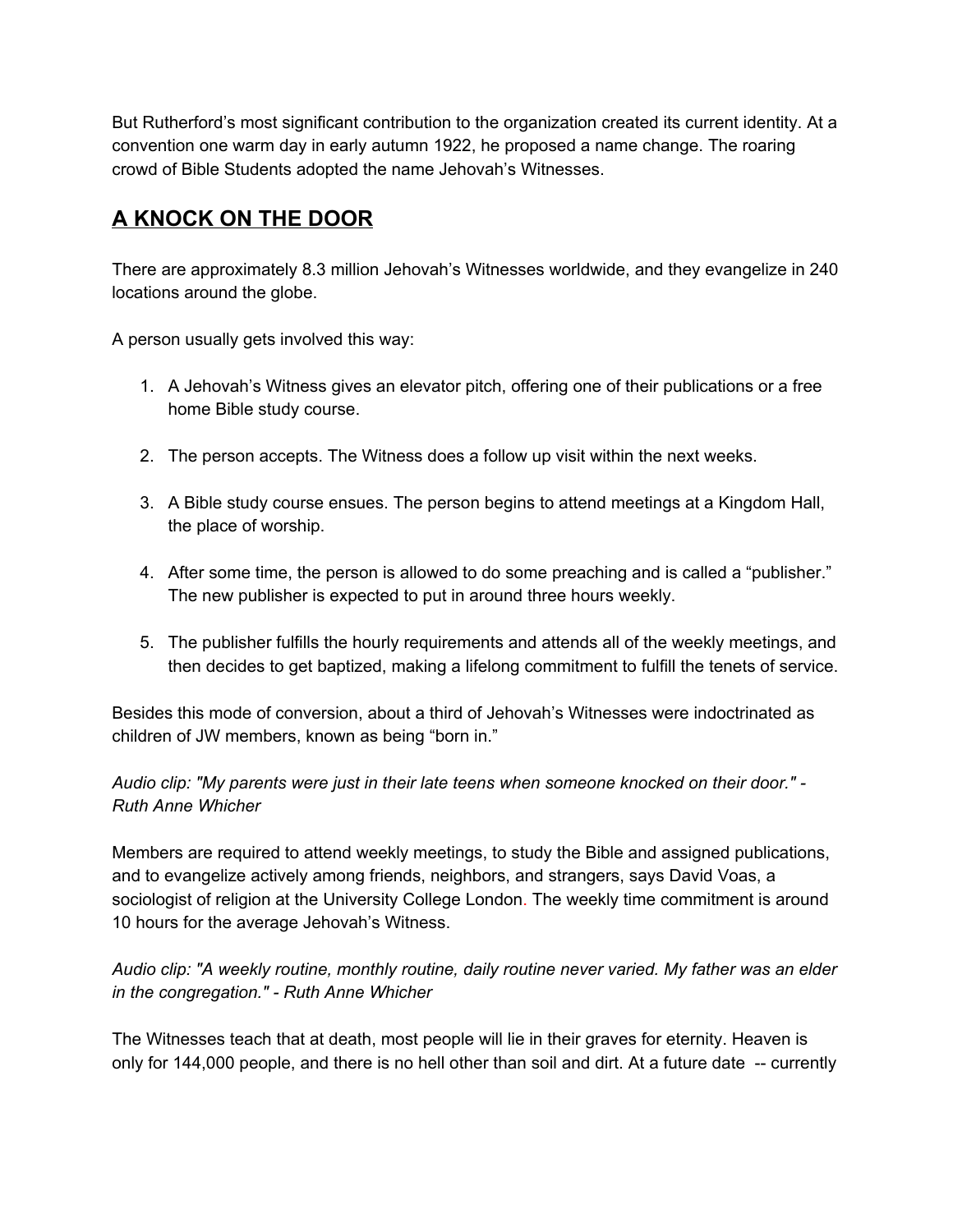unknown, since the 1975 prediction didn't pan out -- God will destroy non-believers and the earth will be restored to the paradise Adam and Eve lost in the book of Genesis.

Waiting for the paradise makes a mirage of life in the everyday world. Witnesses anticipate endless life under a theocracy, so going to college or pursuing a career amounts to a fleeting pursuit, best left to worldly people.

Congregation authority trumps secular authority, even if it sometimes appears misdirected. When former Witness Ruth Anne Whicher's childhood friend went missing, Ruth Anne's father, who was an elder in the congregation, formed a search squad. Six weeks later, a fellow Jehovah's Witness was charged with the rape and murder of the missing girl. During the search, Ruth Anne's older brother got into a serious car accident and required a blood transfusion. Ruth Anne's father decided to go against doctrine and allowed his son to receive the transfusion. Instead of grappling with the repercussions of discovering a murderer and rapist in their midst, the congregation disfellowshipped Ruth Anne's father.

*Audio clip: "I saw a man who was completely devoted to Jehovah looking at an almost lifeless body of his son." - Ruth Anne Whicher*

#### **<RUTH ANNE WHICHER DIV>**

**Location: Nova Scotia, Canada Age: 68 Years Out: 51 BIO:**

*Ruth Anne Whicher's parents converted when they were newlyweds, and her father quickly climbed the ranks and became an elder. Ruth Anne's early life was a symphony of religious activity.*

*But her family life was transformed when she was a teenager and her father accepted a blood transfusion on behalf of her brother, injured in a car crash. Her father was disfellowshipped and never tried to come back to the organization, while her mother remained active. Her brother cut ties with the religion.*

*When her father suddenly died, a Jehovah's Witness elder refused to deliver the funeral sermon of a disfellowshipped person. Another one of her brothers declined to attend the funeral. "Tell my mother I have lost nothing," he said when he heard about his father's death. Years later, two of Ruth Anne's young relatives -- a niece and a nephew, both JW members-- committed suicide. The niece left a note that said, "I just wanted to be a normal girl."*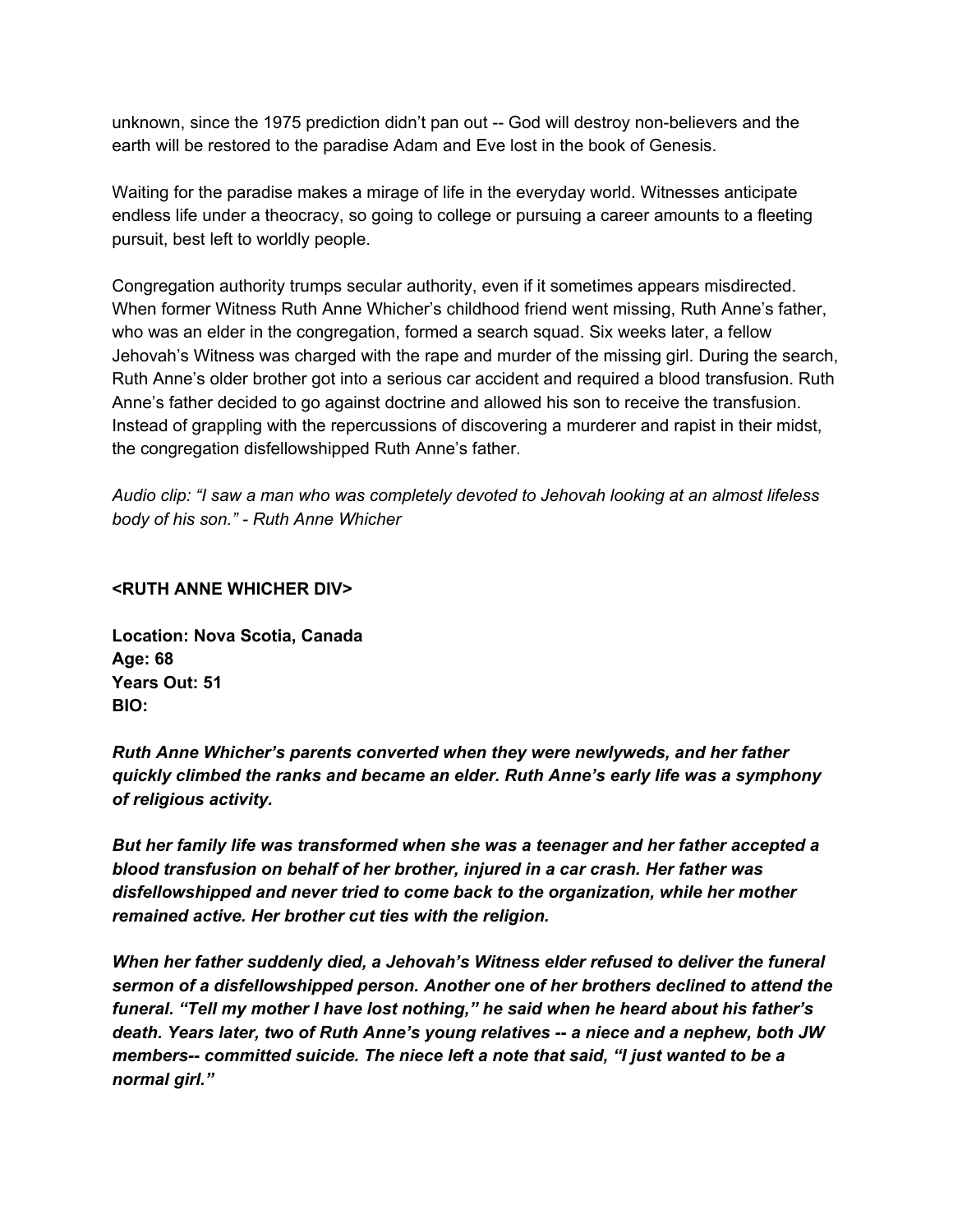*When Ruth Anne's father was disfellowshipped, it released her, she said. She went to college and got married. She has a daughter with whom she shares a healthy relationship.*

# **CAST OUT**

Jehovah's Witnesses who commit "a serious sin" must confess before a judiciary committee. If they do not express sufficient repentance, then they are disfellowshipped, according to an article published in the August 2015 *Watchtower* magazine. Serious sins include watching pornography, engaging in premarital sex, smoking cigarettes, and marital infidelity, but there is no exhaustive list. The judiciary meetings are long processes, where elders frequently ask uncomfortable details about indiscretions, sometimes sexual in nature, and use nebulous guidelines to determine punishment.

Officials at the Jehovah's Witness headquarters in Warwick, New York referred to their website for questions on disfellowshipping. They repeatedly stated that the organization's official comment is on jw.org.

The same refrain was repeated by an elder from a congregation in Jersey City named Wilson Nowicki. "I can't give you any answers," he said. "Our arrangement is on jw.org."

For twelve years, Helen Travers of Melbourne, Australia annually sent two cards to her mother. That was their only communication. Helen's mother, who is a 90-year-old Jehovah's Witness, never responded.

Psychologist and coach Marlene Winell coined the phrase religious trauma syndrome to describe the lasting effects of "authoritarianism coupled with toxic theology." She lists the emotional symptoms of the syndrome as depression, anxiety, anger, grief, loneliness, difficulty with pleasure, and loss of meaning.

Audio clip: "Those two years and on I always sent her loving cards to let her know that I loved *her" - Helen Travers*

Despite the anger Helen felt at her mother for cutting off communication, she said the anger she felt at the religious mandate of shunning was greater.

*Audio clip: "I can't describe the resentment and anger towards the Watchtower Society for putting its members through that." - Helen Travers*

*<HELEN PROFILE DIV> Location: Melbourne, Australia*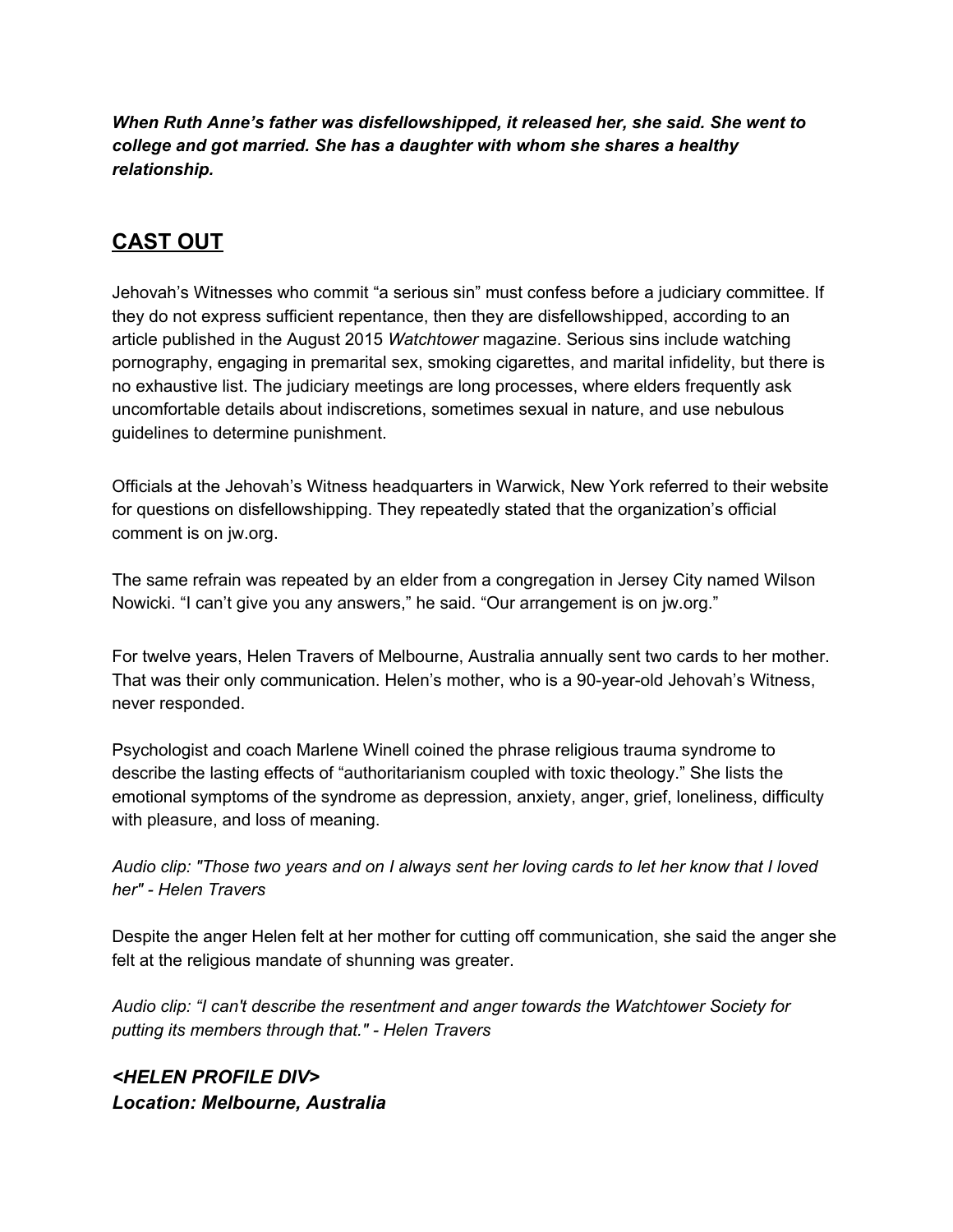*Age: 63 Years Out: 37* **BIO:**

*Helen Travers remembers the woman wearing pearls and a tweed suit who came to her family farm. Helen's mother sat with the woman every week pouring pots of tea while they studied the Jehovah's Witness Bible. And when Helen was around 10, her mother asked Helen and her siblings to join the organization.*

*Helen became devout. She and her sisters were pioneers. Then she married a man whom she met at work and who claimed he was interested in joining. Their life together became a series of late nights drinking in nightclubs with Helen dodging his peculiar sexual requests. And when they ran out of money, he came up with an idea to use her body. "Look you're sitting on a gold mine. You can earn money with sex. You can earn more in a day than you'd earn in a week," he said. Helen gave in and began working as a prostitute. Her identity as a Jehovah's Witness eroded. She attempted suicide three times -- twice by hanging and once by overdose.*

*In the mid-1980s, after she quit sex work and divorced her husband, Helen met a former Witness through a mutual friend. "In the first 15 minutes of speaking to her, she cleared my head. I think I was ready to find out it wasn't the truth," said Helen.*

### *Helen's father was never a Jehovah's Witness. When he died, Helen's mother shunned her for 12 years.*

When Helen was still an active member, she married a man who introduced her to a new lifestyle. He was bad with money and convinced her to work as a prostitute to make ends meet. Her religious life became the stuff of memory. She was consumed by guilt.

#### *Audio clip: "The guilt is that strong. The self-hatred." - Helen Travers*

Helen's father, who wasn't a witness, was the glue that kept her connected to the family. After he died, Helen made an offhand remark about the doctrine that offended her mother. Weeks later, Helen's mother mailed a letter that said she would no longer be in contact.

Audio clip: "She said it was the hardest letter she had to write, but she had no choice." - Helen *Travers*

#### **AT HOME AND DISFELLOWSHIPPED**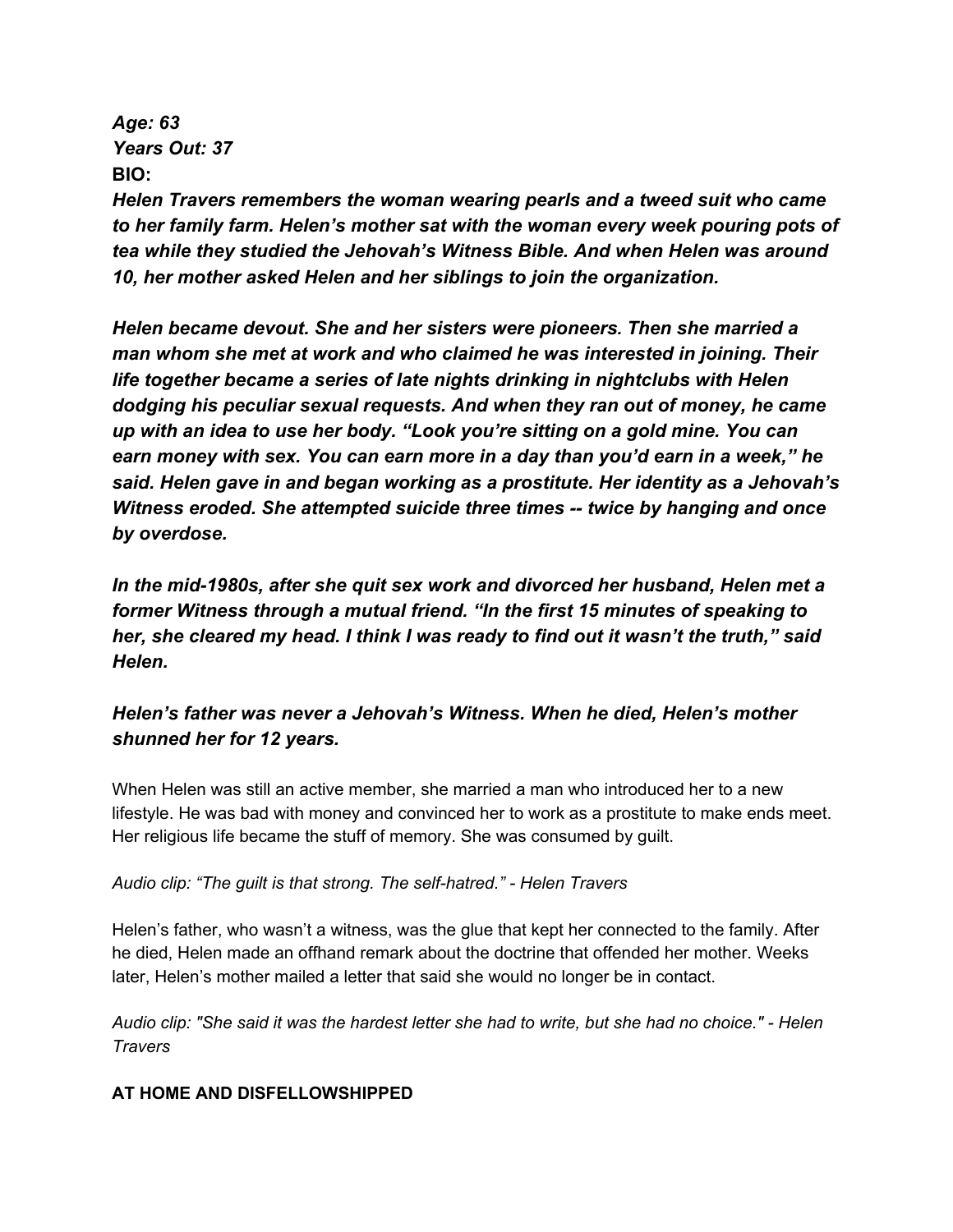When a person who lives with a Jehovah's Witness family is disfellowshipped, the rules that govern family life, entangled with religious expectation, become knotted invisible lines cast over the home, with each family member treading cautiously among them.

"Even though the relationship isn't there, you still remain polite. If a loved one dies, for instance, you'd still give your condolences," said a member from a congregation in the Queens, NY, neighborhood of Far Rockaway, who asked to remain anonymous.

But when she was asked about disfellowshipped people under the same roof as a Jehovah's Witness family, she tensely took out her phone to find articles on jw.org, the official website of Jehovah's Witnesses.

"It's not like there are walls up and you completely shut the person out," she finally said, when she couldn't find the answers. Perhaps it was the bitter cold weather- though she was standing in an enclosed subway station- but her eyes looked like they had filled with tears. Appearing desperate for a way to end the conversation, she quickly excused herself saying she was going on a break.

**<DEBBIE DEPUIS PROFILE DIV> Location: Thornton, Colorado Age: 50 Years Out: 32**

**BIO:** *Debbie Dupuis was a fourth-generation Witness. Growing up, she had no Witness friends her age and her family moved around a lot. She started befriending " worldly" people at school.*

*When her mother refused to let her hang out with a religious Christian girl because the girl wasn't a Witness, Debbie had enough. "It was the straw that broke the camel's back," she said.*

*She disassociated from the congregation six months before her 18th birthday. During those six months, Debbie and her family battled almost daily. She recalls her father dragging her by her hair to a meeting at the Kingdom Hall and not being allowed to eat meals with the family. Finally, her classmates alerted child protective services, who placed her in temporary foster care until she could live on her own.*

*Her parents decided to move back to Denver and asked the authorities to let Debbie spend the night with them one last time. The authorities agreed, assuring Debbie they would check on her. That night, her parents woke Debbie and took her with them.*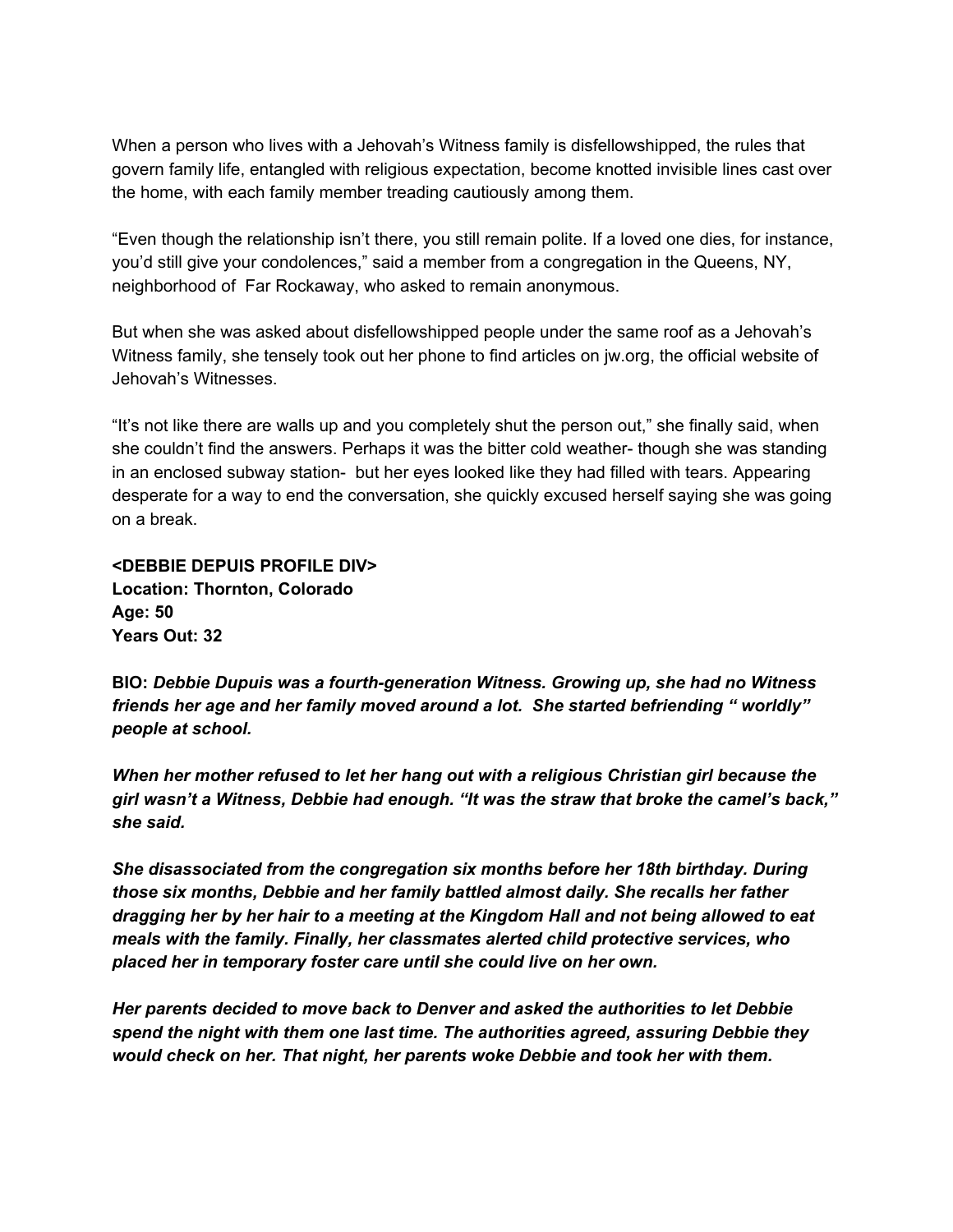*At the new home, the shunning continued. When she started losing weight because of stress and missed meals, her mother took her to a psychologist. Debbie soon realized the psychologist was himself a Jehovah's Witness.*

*Once she turned 18, her father told her she "might as well just leave." From then on, Debbie says, it was survival mode.*

#### *She has been shunned by her family for 32 years, but says she is still not over it.*

*Audio clip: "I like to say I left because I wanted ice cream." - Debbie Dupuis*

When a new friend invited Debbie Depuis to go for ice cream, her mother refused to let her because the invitation was from a non-believer. All the years of having her life micromanaged by the organization crashed into her teenage body and she snapped.

"Well I'm not one of Jehovah's Witnesses," she told her mother before leaving with her friend. Her mother alerted Debbie's father. When Debbie returned home that evening, a group of congregation elders was waiting. Debbie made it clear that she didn't believe the teachings. The family began a long, icy process of shunning.

Audio clip: "My little sister was 11 at the time, and she was really confused and really upset and *she snuck in my room to talk to me." - Debbie Dupuis*

Debbie wasn't allowed to eat with family, but she was too proud to relent, despite the shame the arrangement was meant to inflict. She decided to be strategic. She started eating two meals per day: a breakfast that she could take on-the-go and lunch at school.

*Audio clip: "I wasn't allowed to eat with them, I had to eat when they were done." - Debbie Dupuis*

"Family is connected even if there is a disconnect. There is a kind of continuing influence, whether the people are there in front of them or not," said Cheryl Ching, a family therapist and licensed social worker in Brooklyn, New York.

It's been 32 years since Debbie was disfellowshipped as a teenager. She has a son whom she raised to be a free thinker who is on his way to college. She says she could use a bit more education to make more money, but she's otherwise happy. Despite the accomplishments, her voice was barely above a whisper, eked out through tears, when she spoke of her childhood shunning. "I'm still broken," she said. "I'm never going to be whole without my family."

*<Violeta PROFILE DIV> Location: Santiago, Chile*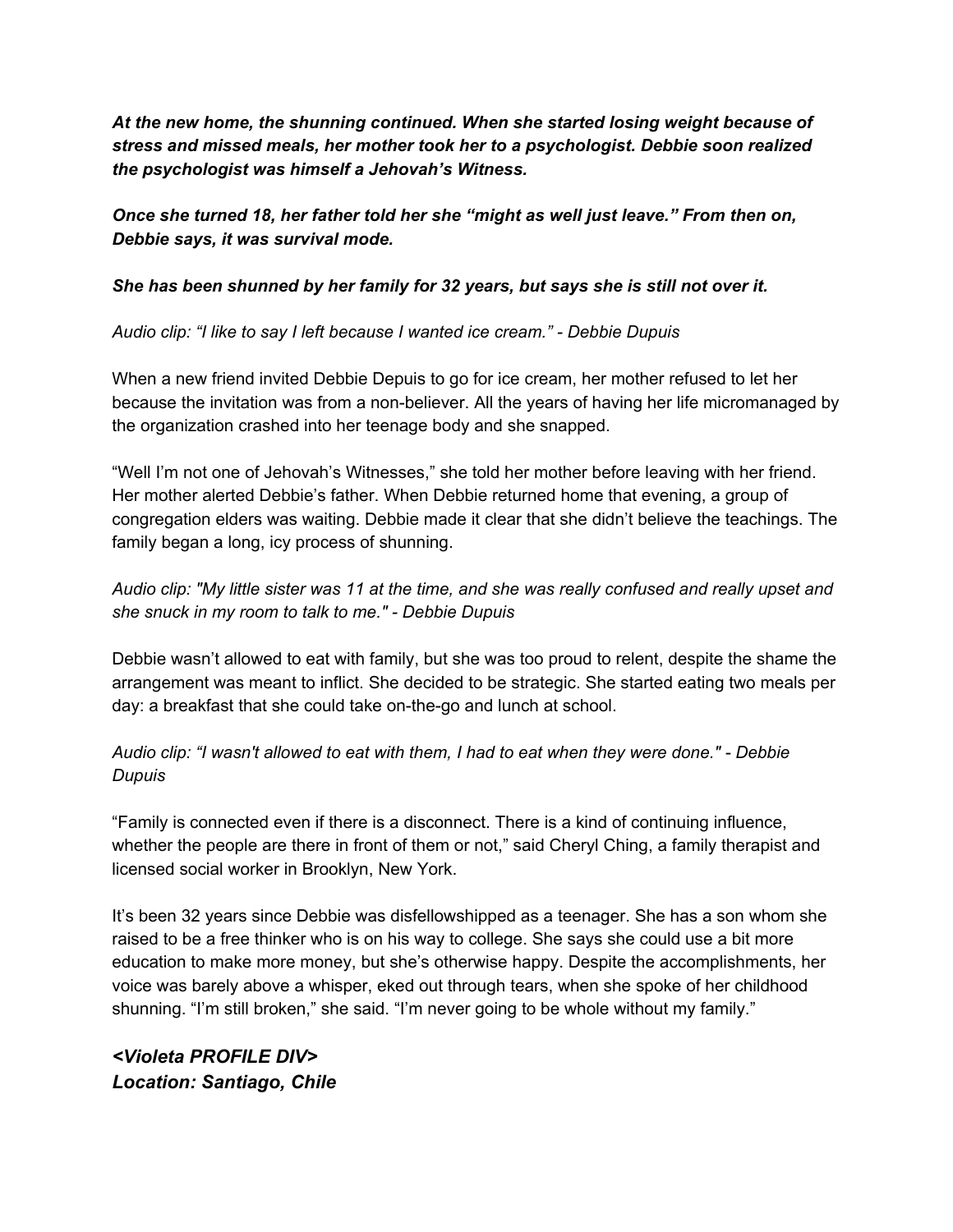*Age: 32 Years Out: 13*

**BIO:**

*For Violeta Dias, Santiago, Chile, where she grew up in the 1990s, was a haven she shared with her parents, her younger brother, and their local congregation of Jehovah's Witnesses. Religious conviction undergirded life and each day was punctuated by religious activity. She loved traveling around the country to visit her five aunts who were special pioneers. The only downside of her childhood was being bullied in school. But the bullying was a complex concoction -- bitter for its brutal alienation, gratifying because it made her even more proud to be a Jehovah's Witness.*

*Despite her family's deep involvement, Violeta ended up going to university full time, a rare privilege for Jehovah's Witnesses. It was her first time feeling completely accepted by her peers while being proud of her faith. Then she fell in love with a non-believer and got disfellowshipped while still living at home.*

*After a few years of sporadic attempts at returning to the organization, Violeta felt her belief system collapse. Her family initially maintained some contact, but her mother sent a text two years ago saying that they could no longer be in touch.*

Violeta Dias had a happy childhood as a Jehovah's Witness. Her parents allowed her to go to college.

*Audio clip: "Even the not-so-nice memories have their nice part which was having the support of my family" - Violeta Dias*

"I wasn't one of those Jehovah's Witnesses whose parents didn't let them go to college. My parents valued education," she said from her office in Santiago, Chile, where she works as a research and development engineer.

She remembers a childhood traveling around Chile preaching with her aunts who were special pioneers.

During her first year of college, when she still lived in the family home, Violeta sensed a chemistry with a guy that she couldn't resist. But he wasn't a Jehovah's Witness. For Witnesses, dating only happens with vows in mind and always with a chaperone present. Dating outside of the organization is forbidden.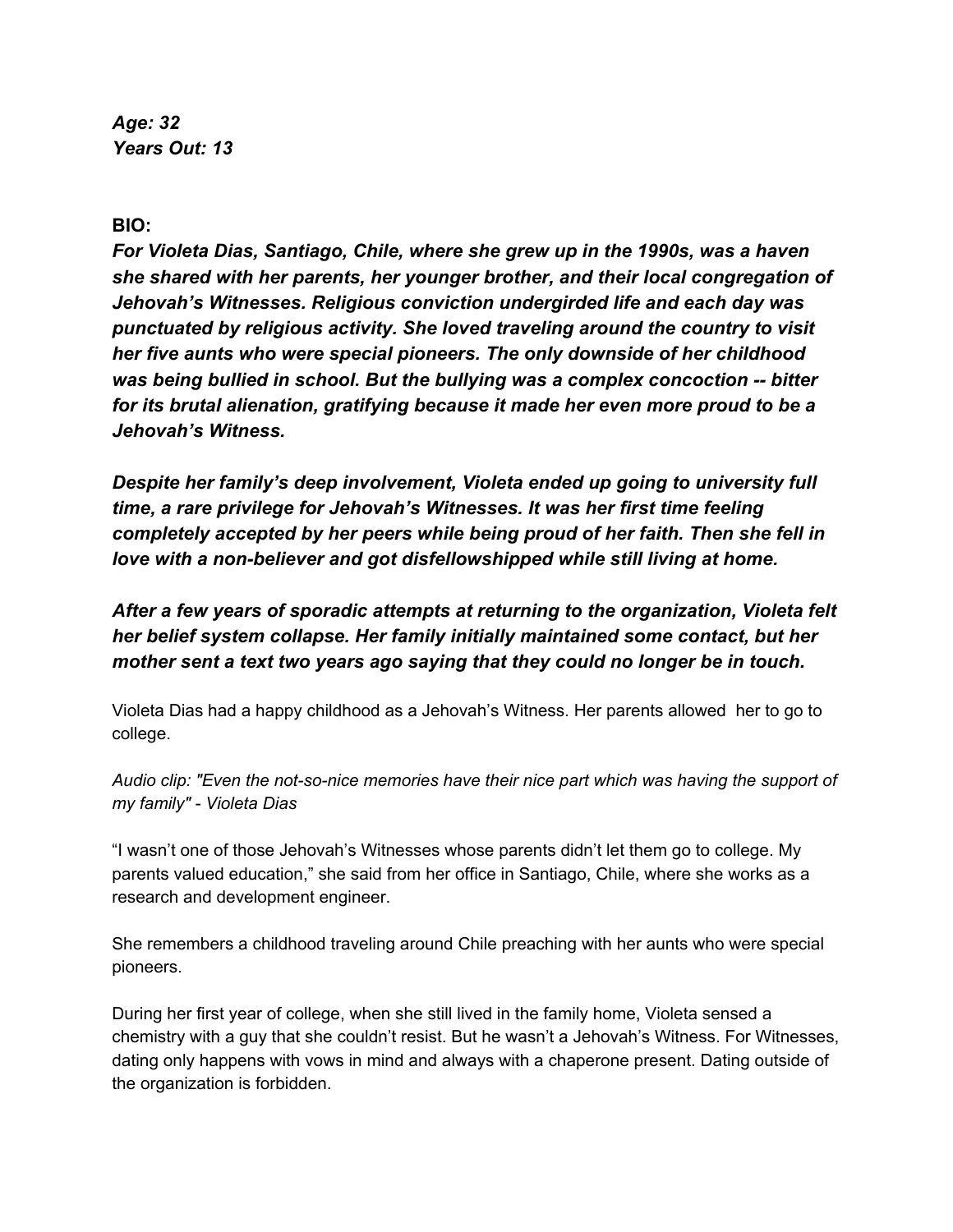The first kiss Violeta shared with her college boyfriend was an ugly melange. "It was supposed to be a beautiful experience, but I felt so guilty," she said. Their entire time dating felt as if she was wrapped tight, maneuvering in a sheath of self loathing. She hid the relationship from her parents, telling them she was with a Witness friend when she spent nights with him. When another Witness saw Violeta with her boyfriend, he blackmailed her: two months to come clean or he would do it for her.

Audio clip: "I felt really guilty. I remember the first time I kissed this person, I spent the night *crying." - Violeta Dias*

She confessed and the congregation judiciary committee decided to disfellowship her. Because she still lived with her parents, the family was in a precarious situation. Relatives who lived in the home could to speak her in small amounts, but other interactions would be limited.

*Audio clip: "I became a piece of furniture or a ghost in my own house." - Violeta Dias*

## **THE CHASM**

As Jehovah's Witnesses in the 1970s, Mona Miller's family believed Armageddon would come in 1975, another year the organization prophesied for the great war. Her family was constantly on alert. A fire? A car accident? A siren? Could it be Armageddon? Mona grew up looking for for Biblical war on the horizon.

**<MONA MILLER PROFILE DIV> LOCATION: Newport, Oregon AGE: 53 YEARS OUT: 28 BIO:**

*Mona Miller was five years old when a Jehovah's Witness knocked on her parents' door. By the next year, in 1970, her mother was baptized. Mona's dad never joined, but Mona and her three brothers became involved through their mother.*

*Mona excelled academically, but college was out of the question. Instead, she would auxiliary pioneer while working at a grocery store to support her mother since her father had died of cancer. The congregation didn't offer to help support her family, but still disapproved when she missed meetings because of work. "We have to trust in Jehovah," they told her.*

*Elders threatened Mona with disfellowshipping for dating a man who was studying to join the religion, but who wasn't yet an official member. They brought her in for a judicial meeting over the relationship in 1989. "But it is not a disfellowshipping offense," she repeatedly said. The elders ignored her. It was the last meeting she ever attended.*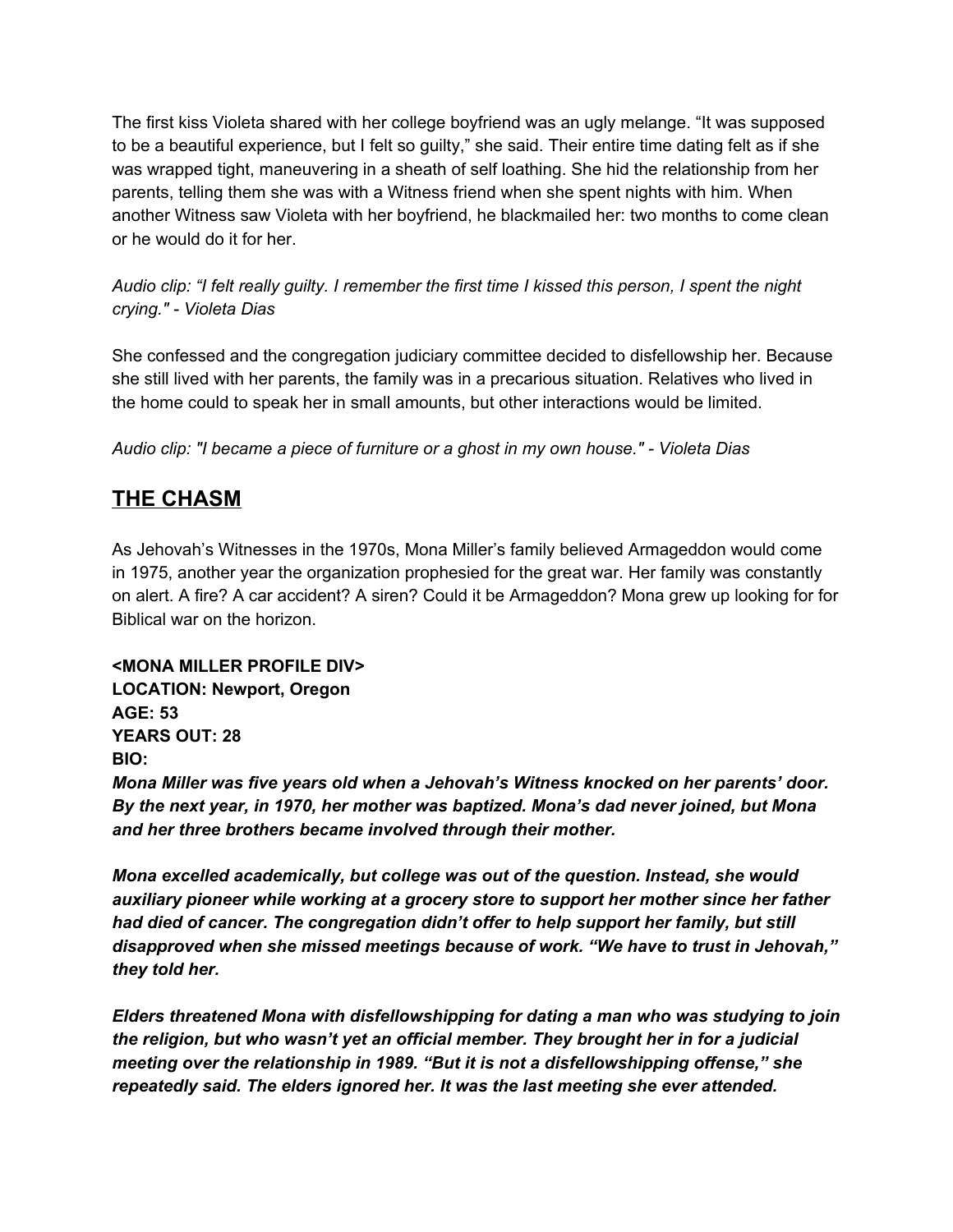*Her mother wrote to headquarters about the incident, and got word that Mona would not be disfellowshipped. But for Mona, the damage was already done.*

*Throughout the years, Mona saw things that she says opened her eyes. When her mother died, her Jehovah's Witness sister-in-law approached her to claim \$67 she had found in Mona's mother's purse to pay for gas they had used driving back and forth from the hospital. Then they left Mona to bury her mother's body alone.*

*Though she still doesn't know if she was ever officially disfellowshipped, she has been shunned by her family and friends for choosing to disassociate.*

*Mona's been out for 28 years, and still feels angry. "I'm really resentful because so much of my life was given up for this thing," she said.*

*Audio clip: "This is it, we have to be ready, Armageddon's going to come." - Mona Miller*

But she constantly wondered why non-believers in her small town in eastern Oregon, who seemed like good people, wouldn't survive the war.

Her father died of cancer when she was a teenager and she began working at a grocery store to help support her mother. She pioneered at intervals and worked part time, but elders constantly reprimanded her for working on meeting nights. "It became unbearable," she said.

Mona's 20s waned on with no romantic prospects; she had never been on a date before. And then a man in a cowboy hat came to the grocery store where she worked. They flirted. He came back the next day and they flirted some more. They saw each other for eight months this way, laughing and talking among the aisles of the grocery store. Then one day, he came to Mona's house and formally asked permission to date her. Mona's mother couldn't let her daughter date an unbeliever, but she knew Mona's prospects for marriage in their small congregation were bleak. So she came up with an idea: he would study to become a Witness and she would chaperone their dates.

But congregation elders didn't approve of the arrangement. They brought Mona in to be reprimanded and threatened to disfellowship her if the relationship continued. An elder also privately threatened her relationship with her mother. Dreading the shame disfellowshipping would cause her mother, Mona drove to a cliff and contemplated suicide.

Former Jehovah's Witnesses anecdotally report high suicide rates in the organization, claiming to personally know more suicide victims than other people they've encountered, though no official data supports the claim.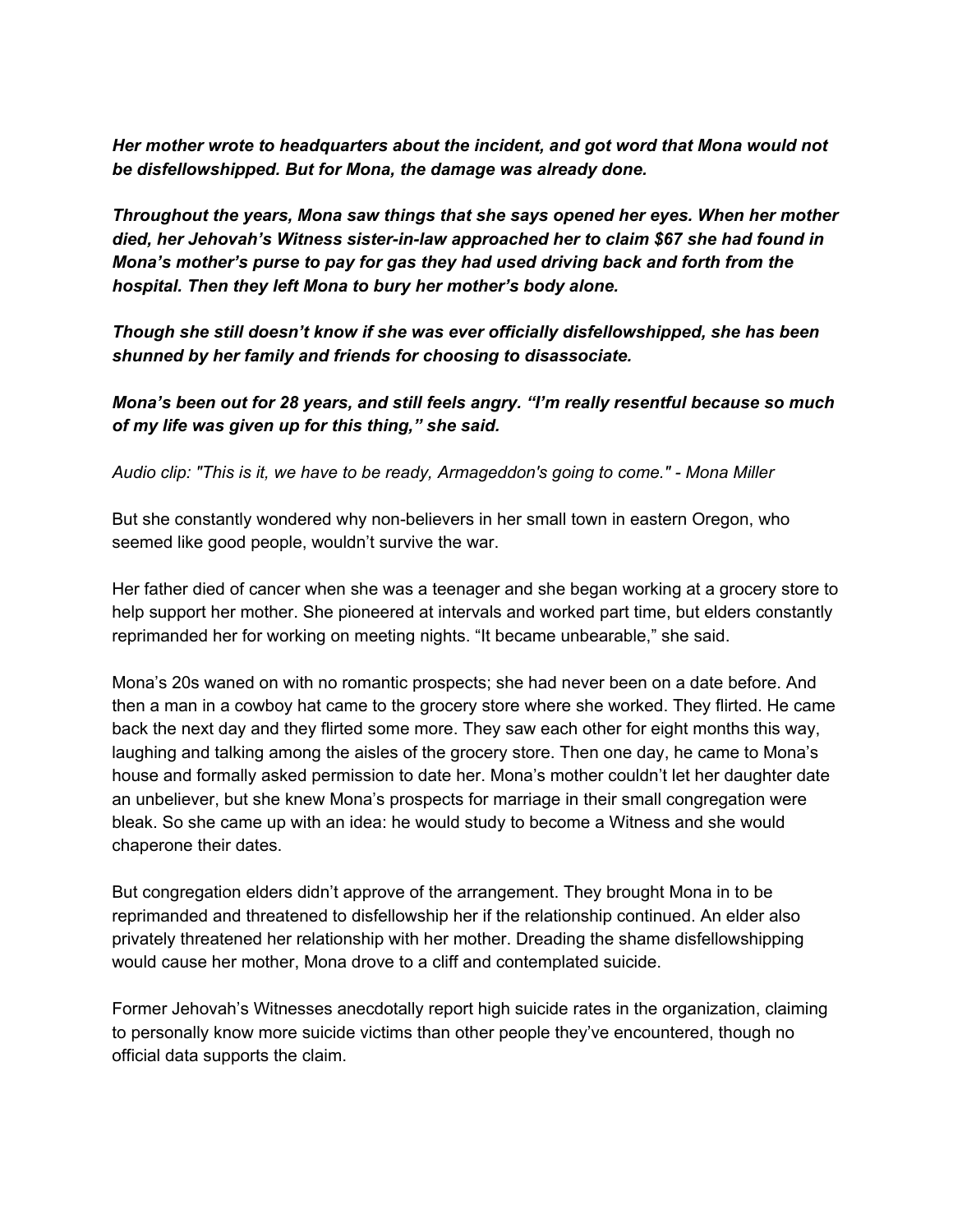Audio clip: "There was a great big mountain by where we lived, so I drove up the top and I was *just going to drive off." - Mona Miller*

"I kept thinking if I killed myself, my mother would never forgive me for not talking to her about it first," said Mona.

*Audio clip: "He said you can't live there anymore. And if your mom keeps talking to you, she's going to get disfellowshipped too." - Mona Miller*

Mona decided to tell her mother about the meeting with the elders. Alarmed, her mother wrote a letter to headquarters and got a reply, which said that Mona had not committed a disfellowshipping offense. But the whole situation had decimated Mona's faith and she stopped going to meetings. Soon after, her brother told her he could no longer speak to her.

#### Audio clip: "He said, 'I know I promised you and I was going to try. I just can't."" - Mona Miller

Dan Adams was sitting in his car when he caught sight of his two daughters. It was his first time seeing them in six years. Instead of jumping out of the car from behind the driver's seat where he was dozing off, he watched them from a distance. He noted, through the windshield, "how old they now looked." The occasion was his mother's funeral. His daughters had emailed him a few days earlier asking that he not try to speak to them.

Audio clip: "Knowing I would never see them again, I was trying to take in as much as I could, *trying to remember every little detail." - Dan Adams*

**<DAN ADAMS PROFILE DIV> Age: 59 Location: Seattle, Washington Years Out: 11**

**BIO:**

*Dan Adams grew up in Pine Bush, the town just west of Wallkill, New York, where one of two farms owned by the Watchtower corporation is located. Dan grew up surrounded by Jehovah's Witnesses, Dan didn't join until he went to his Jehovah's Witness brother's wedding during his first year of college. He was completely "love bombed by the Witnesses," he said. He converted within six months and dropped out of college.*

*Dan got married and became an elder. He and his wife had three children and were a model family. But things he saw behind the scenes as an elder bothered him. "What Witnesses are taught from the platform is different from what we saw as elders," he said.*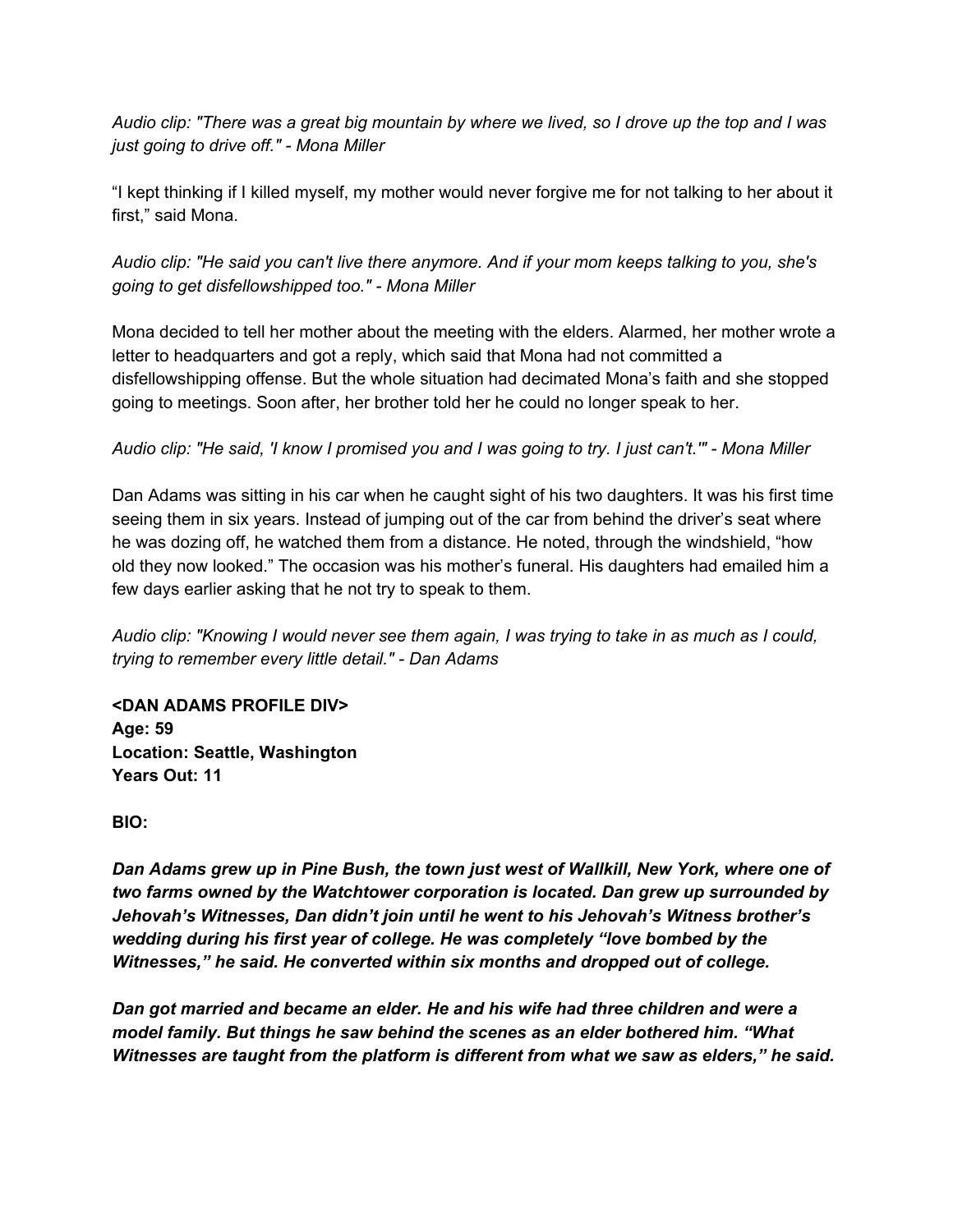*There wasn't one particular instance, though, that led to his leaving after 27 years. The moments were more like a cumulative mass of doubt growing in the corners of his brain and erupted into a decision.*

*The slow drift toward skepticism strained his marriage. His lack of conviction disgusted his wife. They divorced and Dan moved from San Diego to Seattle. He needed a new start because, even though he wasn't disfellowshipped, everyone he knew from the Kingdom Hall shunned him. His family had completely cut him off.*

Dan decided to leave the organization after witnessing things that disturbed him when he was an elder, like the congregation not warning families when they had reasonable evidence that a member had sexually abused children.

*Audio clip: "I remember his words exactly, he said 'It's up to the parents to watch their own children, it's not our job to police the congregation.'" - Dan Adams*

Dan had also started listening to a radio program hosted by magician and supernatural myth buster James Randi. It awakened his skepticism.

"It wasn't until I allowed myself to ask questions about what I was teaching and what I was learning that I started to see that it didn't sit right with me," he said.

The day he saw his daughters from inside his car at his mother's funeral was his last time at a Kingdom Hall. No one spoke to him while he was in the building. He sat against a wall several feet behind his family listening to the sermon about his mother being resurrected to a paradise where he, presumably, would not be.

Audio clip: "I got an e-mail from my two daughters saying 'don't try to talk to us at the funeral.' So I went to my mother's funeral at the Kingdom Hall sitting off to the side by myself." - Dan *Adams*

But when he was driving away, a man who had said a prayer approached his car and thanked him for coming.

*Audio clip: "I have grandchildren with names I don't know." - Dan Adams*

**<LEA-ANN HARRHY DIV> Location:** *Newfoundland and Labrador, Canada* **Age:46 Years Out: 5**

**BIO:**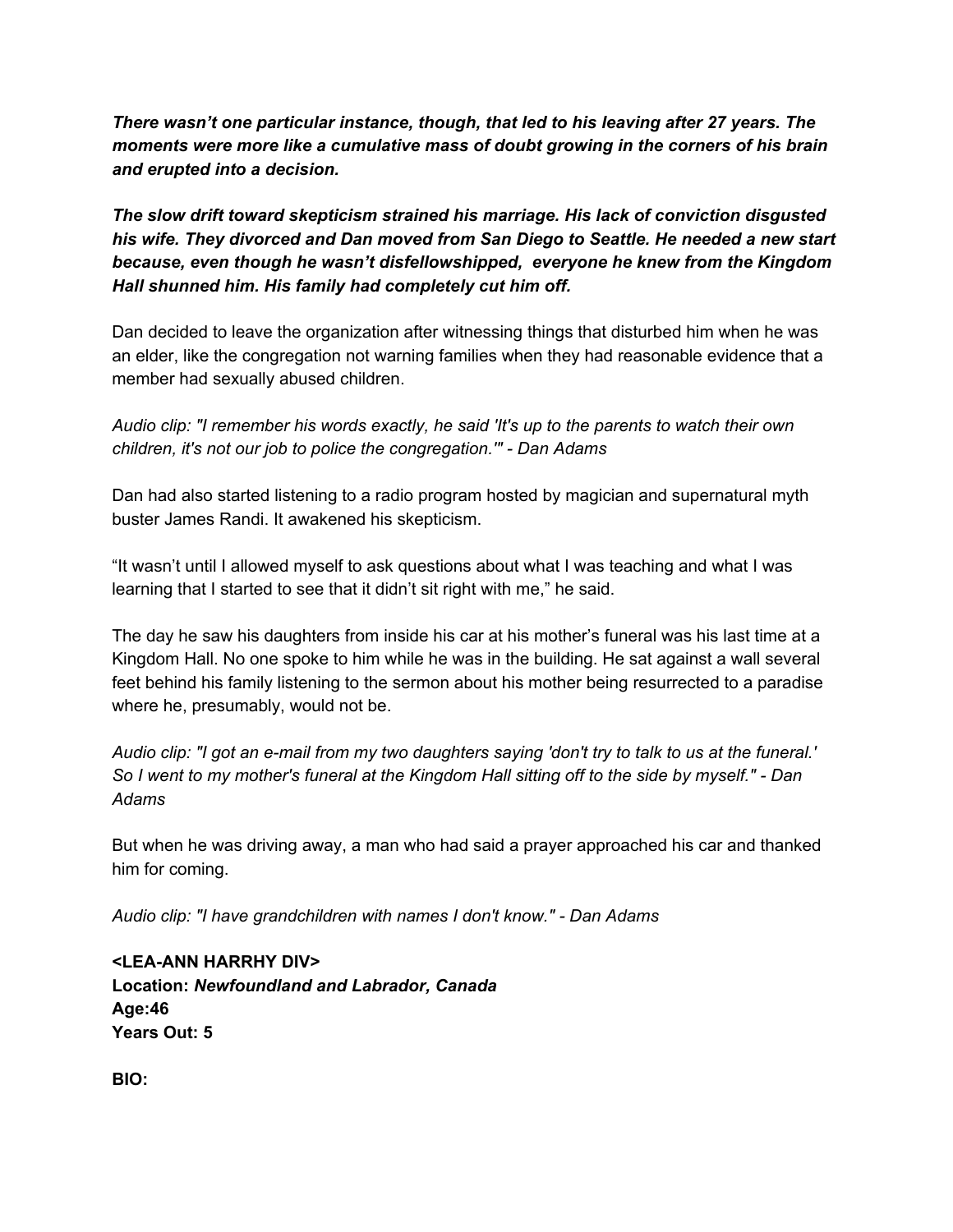*Lee-Ann Harrhy made a promise to herself at 6 years old. "If I'm still here when I'm 40, this is bullshit," she said, referring to the current world which would be wiped away and transformed into a paradise, according to JW doctrine.*

*Lee-Ann was born in 1971, a third-generation Jehovah's Witness. When her grandmother died, the family promised Lee-Ann she would see her in just a few years. When 1975 passed, scores of disillusioned worshippers left the religion. Lee-Ann remembers her father, who wasn't practicing, teasing her mother about the prophesied year passing.*

*Though she had doubts, she told herself, "This is the truth. I have to be a good girl and behave myself, because I want to live forever with my mom."*

*The first time Lee-Ann was disfellowshipped happened after she was date raped. She confessed to the elders that she had been raped and the committee punished her for being in a situation that led to rape. She was only out for a few years because she missed her mom. When she was 27, her mother, who had been continually abused by her father, committed suicide. Her mother had complained to the elders, but they only told her to go back to her husband. One day Lee-Ann's mother walked into a lake and drowned herself.*

*Five years ago, Lee-Ann left for good. She said she finally "woke up to the truth about the truth," with the help of a Facebook support group for ex-JWs. She says she still gets "brain wobbles," little instances of fear that the Jehovah's Witnesses might be right.*

*"I never in a billion years thought there would be a time when I wouldn't be a Jehovah's Witness," she said.*

Lee-Ann Harrhy developed a fear of being disfellowshipped when she was 10 years old.

Audio clip: "I said 'Mom you would never do that to me would you?' and she just said 'Well I hope you never leave Jehovah.' So I just knew right away, if I leave this I don't have my mother. *" - Lee-Ann Harrhy*

Despite recurring doubts, Lee-Ann stayed in the organization because she didn't want to lose a relationship with her devout mother.

Audio clip: "I used to think 'this is weird, what we do is weird.' But those thoughts scare you." -*Lee-Ann Harrhy*

Lee-Ann was date raped when she was 18 years old. She felt guilty and told the elders what happened. Instead of getting medical attention, the elders publicly reproved her, a JW punishment one step below disfellowshipping.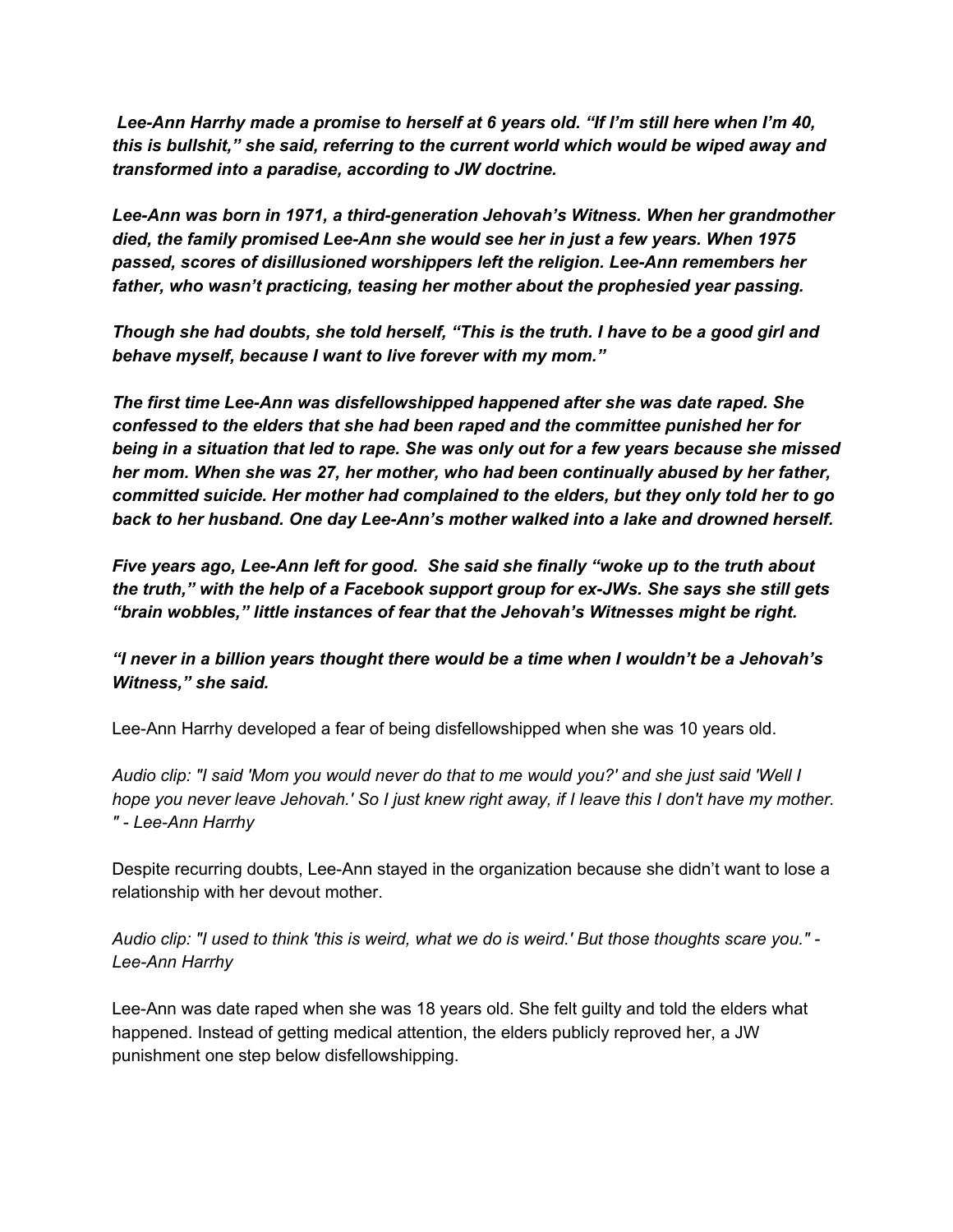Audio clip: "I had no memories other than I woke up naked with the man having sex with me. I *was just flat on my back passed out." - Lee-Ann Harrhy*

When Lee-Ann was 27 years old, her mother, still a devoted Jehovah's Witness, committed suicide.

*Audio clip: "My father was abusive and an alcholic. My mom ran away from him half a dozen times, but the only advice she got was 'you're not allowed to divorce your husband.'" - Lee-Ann Harrhy*

Disfellowshipping among Jehovah's Witnesses is a means to maintain a strong sense of membership, according to religious sociologists Rodney Stark and Laurence Iannaccone. They agreed with a commonly held projection that the organization would grow at 4 percent per year, which was later discredited. But their research on what they call "the success of the organization" is still largely cited among religious studies scholars. They attribute the growth of the organization, in part, to the practice of disfellowshipping.

Stark and Iannaccone argue that an organization's strictness increases the value of membership by weeding out "free-loaders," their term for members who don't do their share of evangelizing. Disfellowshipping creates a sense of solidarity and members know that their commitment has value, they say. But it is not only free-loaders who are shunned.

Karen Wilson, 55, from Spokane. Washington, was a pioneer when she was disfellowshipped. Karen's husband physically abused her. When she went to the elders instead of the police, they told her that she should be a more "submissive" wife.

"A light bulb went off in my head. Why would God have created me, if I was only supposed to be beaten up by my husband?" said Karen.

Karen had also shunned her mother because it was mandated by the organization. "Since I was 17, I have had a parent out of my life due to shunning. First I shunned my mom. Then my dad has shunned me since I left," she said.

### **THE GRAY AREA**

Shunning happens on a spectrum. The organization may mandate that family members and friends cut off communication, but members sometimes choose to speak to disfellowshipped or disassociated loved ones anyway, a fact that possibly makes it easy for outsiders to downplay the phenomenon.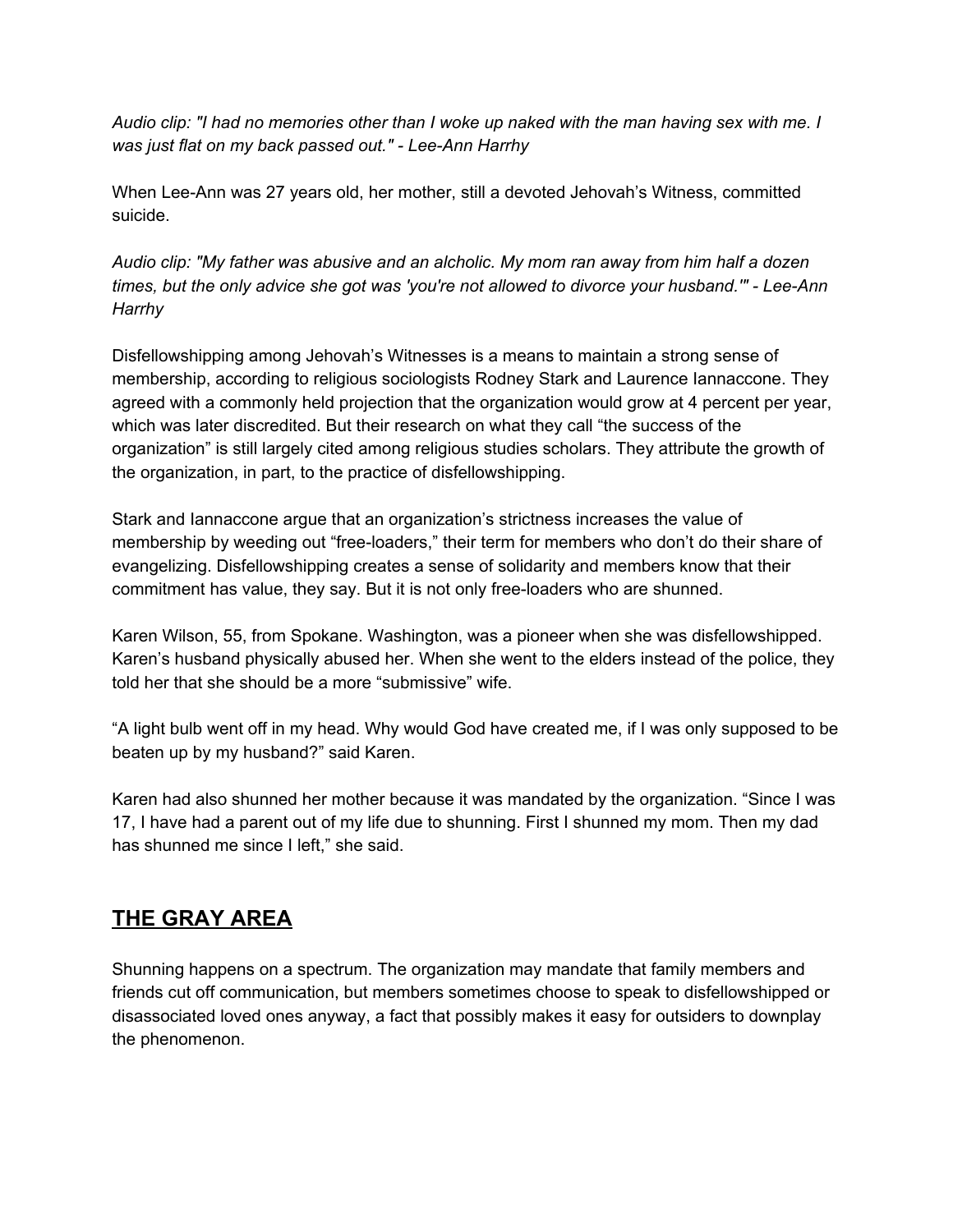But a member's choice to speak to disfellowshipped or disassociated people is complicated. The organization tells them that doing so undermines the ultimate goal of punishment or that they may be punished for speaking to people who are no longer members. Sometimes, feeling too conflicted, members suddenly withdraw even after years of contact with a former member.

Chayla Gibson's parents had spoken to her everyday for years after she stopped attending meetings. After they heard a discourse at last year's three-day convention at Cow Palace in San Francisco, they visited Chayla and told her that they could no longer speak.

*Audio clip: "I just started yelling 'I can't believe you're doing this.'" - Chayla Gibson*

#### *<CHAYLA GIBSON DIV>*

*Location: San Francisco, CA Age: 40 Years Out: 9*

**BIO:**

*Chayla Gibson had an ideal upbringing as a Jehovah's Witness -- loving parents, camping trips, and plenty of religious activity. She had no doubts. But when she was around 30 years old, she couldn't ignore certain red flags. "I just couldn't understand why we weren't allowed to research things. If it was "the truth" then why couldn't I read things and come to that conclusion on my own?" she said.*

*Then she decided to break away from the religion. When she told her two sons, who were eight and 10 ten years old, about the new direction their life would take, the boys both cried. "I had indoctrinated them so much that they thought that we were going to die and be destroyed,." she said. Eventually, even though they were still very close to their grandparents who were Jehovah's Witness, they came to appreciate their mother's choice. Her older son started to play basketball on the school team-- something the organization discourages-- and Chayla went all out for the holidays.*

*Chayla maintained contact with her parents even after she stopped attending meetings. But after a "new light" that asks families to shun members who have faded as if they were disfellowshipped, her parents decided to cut contact. They also lost contact with their grandchildren.*

Andrea Rota, a professor in the sociology of religion at The University of Bern in Switzerland whose research focuses on Jehovah's Witnesses, does not like to use the term "controlling" when discussing the influence the organization exerts on members' lives.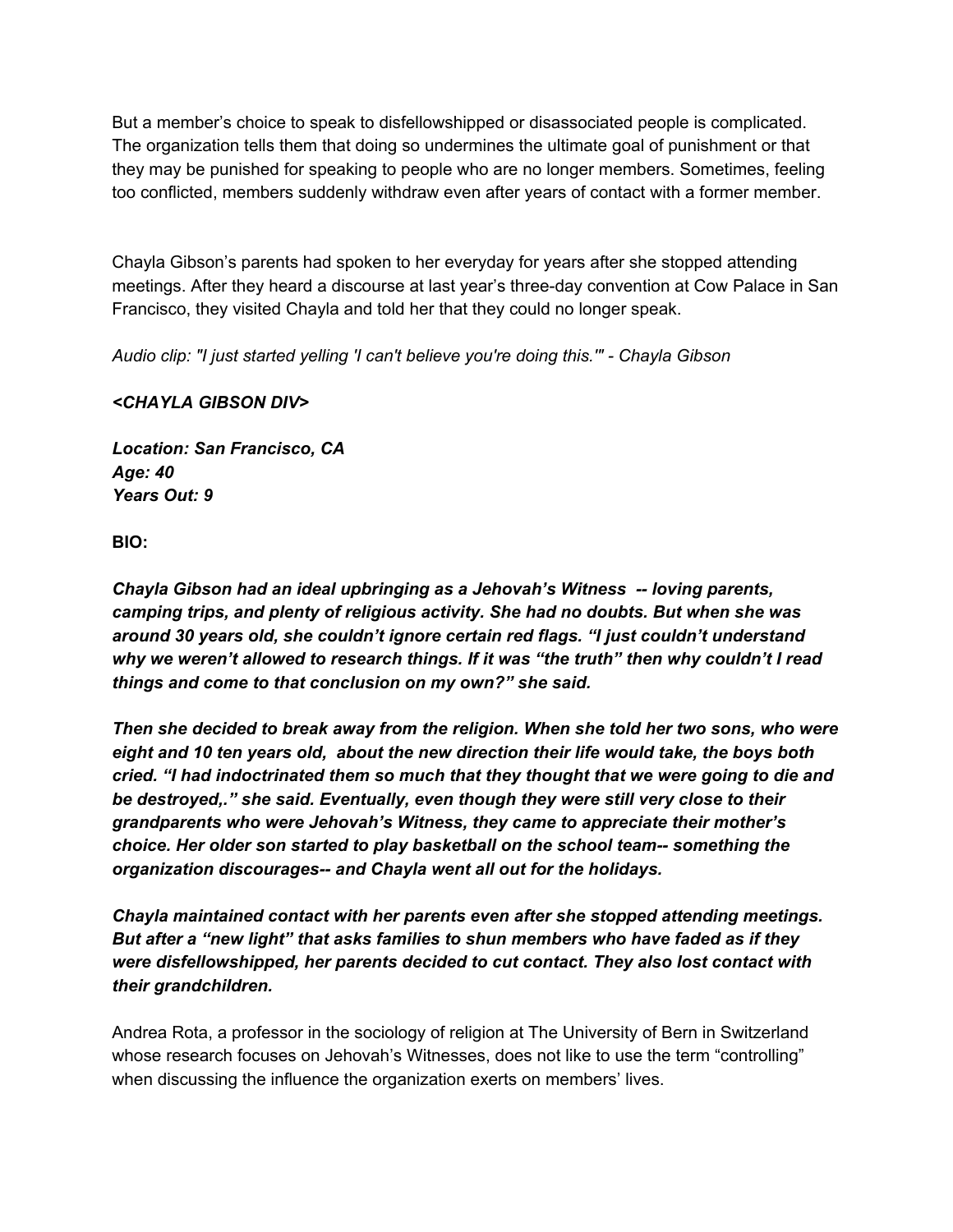"When you say control, it negates the fact that many Witnesses choose to stay and are quite happy with the sect," he said. Rota said that there are Jehovah's Witnesses who practice while maintaining a sense of freedom to do as they choose in the privacy of their homes, even if their actions violate religious rules.

"I know Jehovah's Witnesses who are faithful, but they may choose to watch an "R" rated movie at home, but they won't talk about it with other Witnesses," Rota said.

A 25-year-old Jehovah's Witness from South Carolina who chose to remain anonymous agreed. "You just do what you have to do. I don't think having a tattoo is wrong, but I'd cover it when I go to the [Kingdom] Hall," she said.

Chayla says that her parents shun her because they feel obligated to.

*Audio clip: "They're missing out on such a beautiful thing because of this cult." - Chayla Gibson*

Chayla was baptized when she was 11 years old, not because she necessarily wanted to, but because she felt pressured, she said.

*Audio clip: "For them to badger you into making a lifelong decision at that young age and then punish you later in life, I think that's criminal." - Chayla Gibson*

Chayla's best friend was disfellowshipped when she was a teenager. Chayla shunned her as a matter of duty. It was "just what you did," Chayla recalled.

*Audio clip: "I can't believe I let these people dictate my life so much." - Chayla Gibson*

Steven Hassan, a mental health counselor who specializes in mind control, coined the term BITE, an acronym to describe the ways organizations control members. BITE stands for behavioral, informational, thought, and emotional control. Julia Gutsell, a criminology researcher based in Brussels, applied Hassan's research to Jehovah's Witnesses in a paper called "A Loving Provision- How Former Jehovah's Witnesses Experience Shunning Practices."

The teachings of Jehovah's Witnesses fit the bill for each mode of control, according to Gutsell. The organization controls behavior by regulating relationships, among other things, she says. Information control starts during recruitment by "withholding or distorting information about the group," discouraging members from seeking outside information, and promoting peer-to-peer surveillance. Thought control is accomplished by weaving in the notion that the group possesses the ultimate truth. Jehovah's Witnesses commonly call doctrine "the truth." Finally, emotional control is established by making members think how sinful actions "make Jehovah feel." Members are made to feel guilt, shame, and fear. The organization sometimes refers to members as ["good-for-nothing](https://wol.jw.org/en/wol/d/r1/lp-e/2005204) slaves."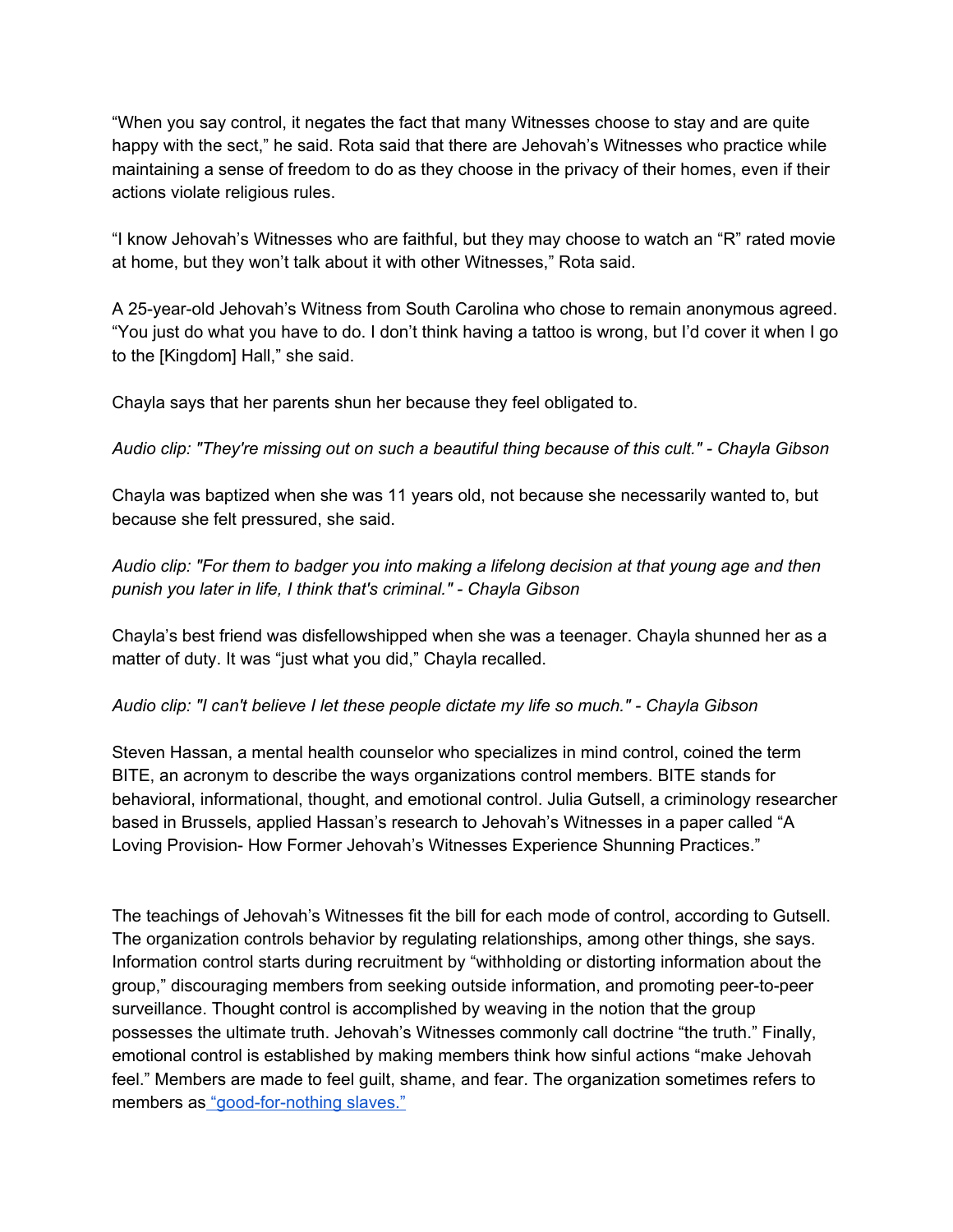### **AFTERSHOCKS**

"That religion's robbed me," said Matthew Fudge. His tone was defiant, his cadence stamped with notes of disbelief and wry acceptance.

**<MATTHEW FUDGE DIV> AGE: 49 YEARS OUT: 24 LOCATION: East Orange, NJ**

**BIO:**

*The last time Matthew Fudge attended a meeting at a Kingdom Hall, he wore blue jeans, a white t-shirt, and a leather jacket. He was angry. He was disfellowshipped, so he sat in the back of the hall.*

*"I didn't deserve that. I didn't deserve to be shunned," he said.*

*Matthew, 49, was born into the religion and was baptized when he was 15 years old. His parents were so happy about his decision to get baptized they never told him to think about the gravity of the commitment.*

*When he got older, he confessed to being intimate with a woman, which led to his being publicly reproved. The second time it happened, he was disfellowshipped, even though he and the woman did not actually have intercourse. He was 26 years old.*

*Then, a co-worker who was raised a Jehovah's Witness began to go to church, which is forbidden to Witnesses. And another co-worker asked him to be in a gospel play that she was directing. But Matthew still lived at home with his mother and she required him to go to meetings at the Kingdom Hall to stay in her home. He started telling her that he was going to another JW congregation when he was actually going to a church. Realizing that she deserved to know, he eventually came clean.*

*"The relationship with my mother just deteriorated," he said. He also lost a relationship with his brother, who is still a Witness.*

Matthew was raised as a Jehovah's Witness, but by the time he was in his twenties, he couldn't quell his curiosity about other denominations. Churches are forbidden parts of "Christendom," a JW catch-all word for other Christian denominations. In order to maintain a clear distinction, members never refer to the Kingdom Hall as church. Witnesses are also not permitted to listen to gospel music or any songs associated with holidays, like Christmas carols.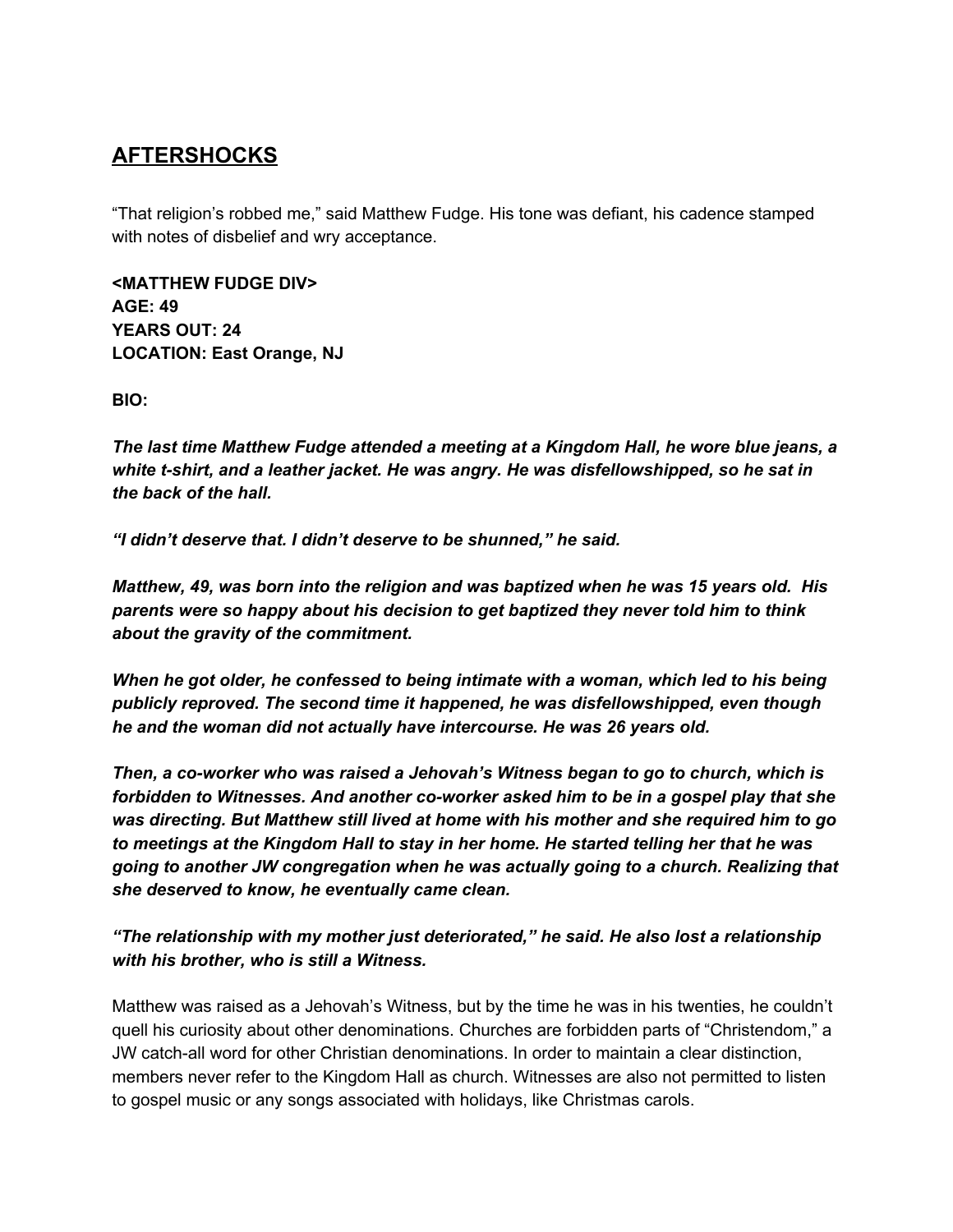Next to churches in the African American tradition, Kingdom Halls are somber places. Pre-recorded music without percussion plays under as attendees sing in unison. Members stand at their seats to sing and quietly sit when the songs, called kingdom melodies, are over. No choir sways left to right, lifting voices in harmonies; no one dances in the aisles, catches the holy ghost, or speaks in tongues.

Audio clip: "It's very liberating. You can accept the fact that you can do that, you're not violating *the scripture if you shout in church." - Matthew Fudge*

Matthew took his questions about church to two co-workers. One of them told him she was directing a gospel play and asked Matthew to audition. As a child, Matthew would have never imagined that one day he would be in a church, or performing in a gospel play, no less.

"I was good at it!," he said, reliving the initial joy almost 20 years later.

A few months after acting in the gospel play, he stopped attending the Kingdom Hall.

"God called me out of it," he told his Jehovah's Witness mother, after months of going to a church without telling her.

Their relationship was severed.

Audio clip: "I didn't do this to hurt anybody. I didn't wake up one day and say 'What's the best way to hurt my mom?' I wasn't trying to do that, God called me out of it." - Matthew Fudge

When his mother began to suffer with dementia, Matthew was stricken with the urgency to repair their damaged relationship. One Sunday when Matthew didn't go to church, he decided to go to the Kingdom Hall to check on his mother. He planned to find an elder and say, "Can you tell me how my mother's doing?" He ended up seeing his mother first. She was standing by another woman, close to her age, Matthew recalled. When the woman realized who Matthew was, she stared at him with a look of contempt so vile that he felt like "filth or gum under a shoe," while his mother watched. Within moments, his mother began to weep, begging him to return to Jehovah.

Audio clip: "I realized the longer that I stayed there, the worse it was going to get. So I just left." -*Matthew Fudge*

Their relationship was so damaged that, at her funeral, he felt it was like looking at a stranger.

"I have to keep forgiving and keep forgiving because memories keep coming up," said Matthew.

*Audio clip: "This is what the religion does. It takes." - Matthew Fudge*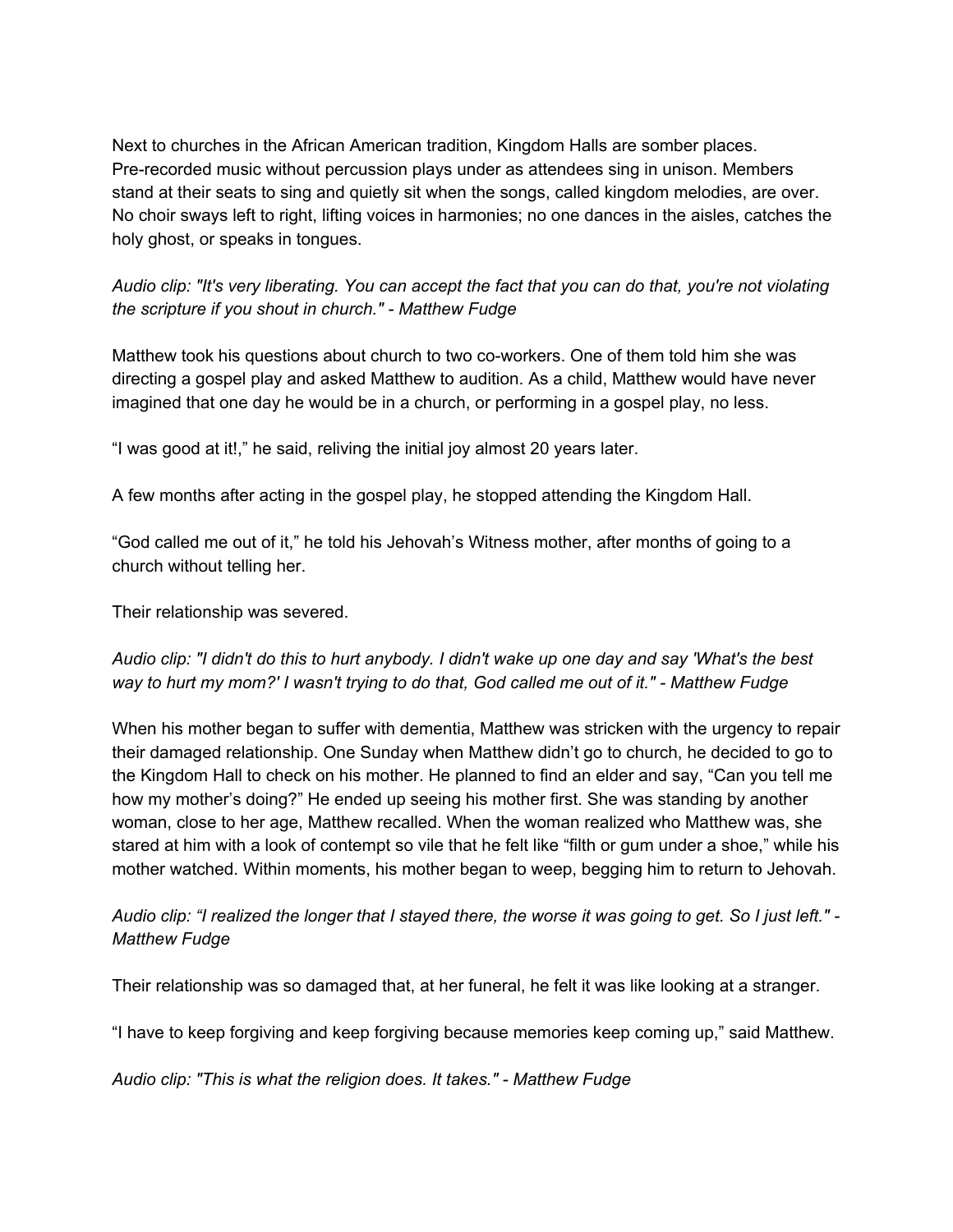**<LEON Cowan DIV> Age: 38 Location: Los Angeles, CA Years Out: 4 BIO:**

*Leon Cowan remembers saving seats for his family at the annual three-day convention of Jehovah's Witnesses at Dodger Stadium in Los Angeles. He and his father would wake up early and place Witness literature over the folded chairs.*

*To his parents, insulation was an important part of the faith. "The worst JW is still better than the best person on the outside," his mother frequently said. Leon believed almost immediately.*

*When he was disfellowshipped the first time, he did everything to get back in. His father was an elder and his mother was a pioneer and he didn't want to shame them. He was reinstated within a year. The second time he was disfellowshipped, he decided to take his time.*

*He didn't realize it, but his belief in the doctrine had slowly begun to crumble. "I began to believe things like evolution but I would rationalize it and say 'Maybe they just don't realize God also uses evolution," he said.*

*But when he met his wife, she challenged his beliefs in ways he couldn't refute. She attended a few meetings and even studied the Bible with a witness to try and learn more about her boyfriend's faith but, to her, the doctrine didn't hold up.*

*After they were married, Leon decided to make a serious effort to return. He figured that he would ask all of the questions that had built up in the 10 years that he had been disfellowshipped, but none of the answers made sense anymore.*

When Leon Cowan met his girlfriend, who is now his wife, she knew he was an excommunicated Jehovah's Witness who occasionally toyed with the idea of going back. But in the 10-year period that Leon had been disfellowshipped, he began to pick up on some inconsistencies in the JW doctrine, many of which his wife had pointed out.

#### *Audio clip: "It was really hard for my wife. She saw me going back into something that was potentially dangerous." - Leon Cowan*

When Leon's wife, who asked to remain anonymous, asked him to explain the 1914 teaching, found himself floundering. The organization once taught that the generation alive in 1914 would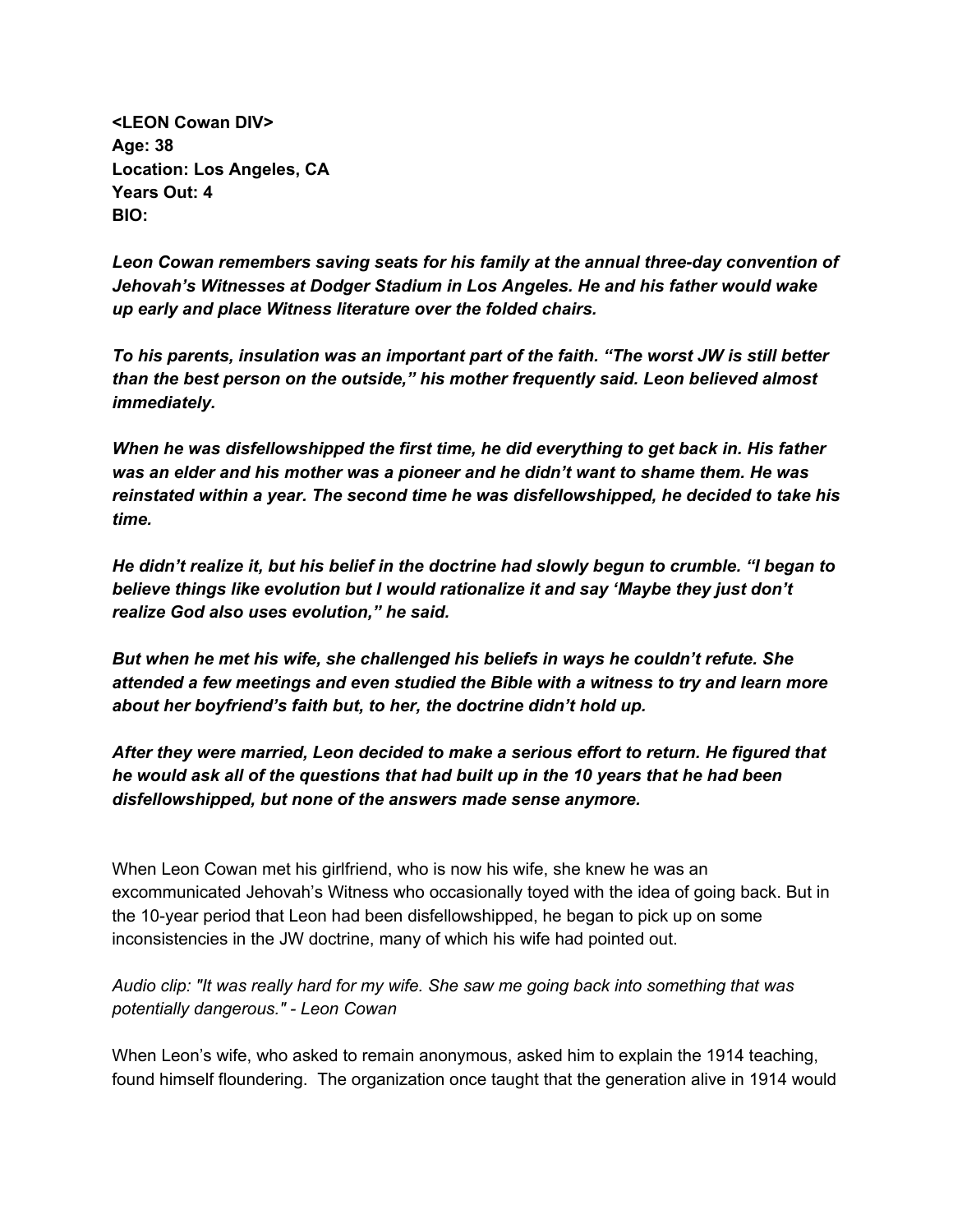be around to see Armageddon, but had since changed the definition of the word "generation." As Leon spoke, he began to see things that struck him as logical fallacies.

Audio clip: "It felt like I was wearing too many clothes on a hot day, and as I spoke, I took off a *layer of clothing." - Leon Cowan*

Some former Jehovah's Witnesses experienced the lapse of their belief system in stages. Others, like Leon, describe one epiphanous moment.

Audio clip: "I started to explain it to her, and all of it crumbled. As I'm trying to explain this *doctrine, it all fell apart." - Leon Cowan*

Leon initially felt relieved, but then memories of how he treated people when he was a Jehovah's Witness began to haunt him.

*Audio clip: "Jehovah's Witnesses don't really talk about mental illness." - Leon Cowan*

## **RECOVERY**

Marlene Winnell's description of the cultural effect of religious trauma syndrome says that former members frequently feel "fish out of water" feelings, difficulty belonging, or experience information gaps that are out of sync with society.

Hurricane Katrina hit New Orleans in 2005 when Karama Sadaka was 30 years old. Completely disoriented, he feared that he was on the wrong side of the war he been raised to believe would end the world.

He wandered around New Orleans until FEMA relocated him to Nashville. Away from New Orleans and the only religion he had ever known, he saw an opportunity to start fresh.

"There were so many things I had to learn about the world. Sometimes I feel like I'm a baby," said Karama, on starting his life over after he left the organization.

After a stint in Nashville, he moved to New York City, where he eventually got involved in an ex-Jehovah's Witness recovery group on Facebook founded by Ruben Ortiz, a former Witness from the Bronx, who has grown the group to over 10,000 members.

Karama remembers the comfort he got from the promise of seeing his father again in paradise, but he's worked hard to reprogram his thoughts. He still deals with anger and forgiveness, but he's channeled his emotions into helping free people from what he calls "the mind control of the Witnesses."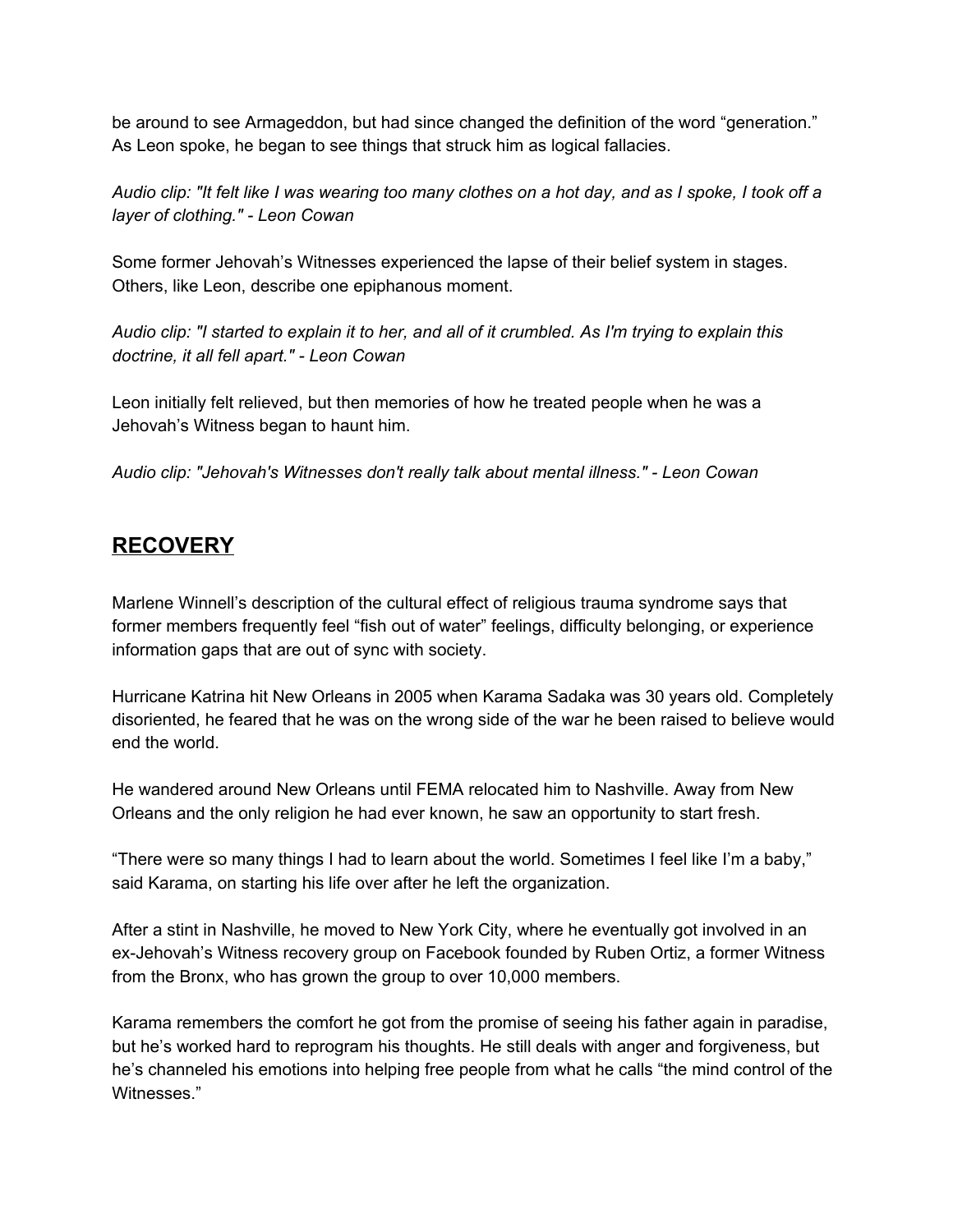Audio clip: "The biggest deal for me at that moment was, I'm going to have to let go of the hope *that I'm going to see my daddy again." - Karama Sadaka*

Some former Jehovah's Witness return their family's shunning by not accepting occasional phone calls or by engaging in otherwise cold treatment.

Cheryl Ching, the therapist in Brooklyn, says that her process with each client is based on how the individual defines the relationship. Do they sense a lack? Do they want their family back in their life?

"It's important to feel that sense of power, that it is possible to have a relationship that's based on your terms," Ching said. It's important too for the person to feel that they're not always a victim of the group, at the mercy of the damaging system.

*<AMNERIS PROFILE DIV> Location: Bronx, NY Age: 43 Years Out: 9*

*BIO:*

*Amneris Cruz's family didn't have a car when she was growing up in Puerto Rico, and the woman who gave them rides was a witness. When Amneris' mother began to go to meetings with the woman, she was smitten by how kind the members were. But when Amneris went, something didn't seem right to her.*

*"I always thought it didn't make sense. But I didn't say anything because I was too shy," she said.*

*Around the same time, Amneris' father began to sexually abuse her. The abuse continued for the next 10 ten years. "I still have to have my door closed to sleep. I still have fears. I had nightmares for years," Amneris said.*

*One day, her mother asked if her father ever touched her. Amneris panicked, but she finally told. She found out later that her mother already knew about her father's pedophilia. He had been arrested and put on trial for abusing other children when Amneris was a toddler, but had been released.*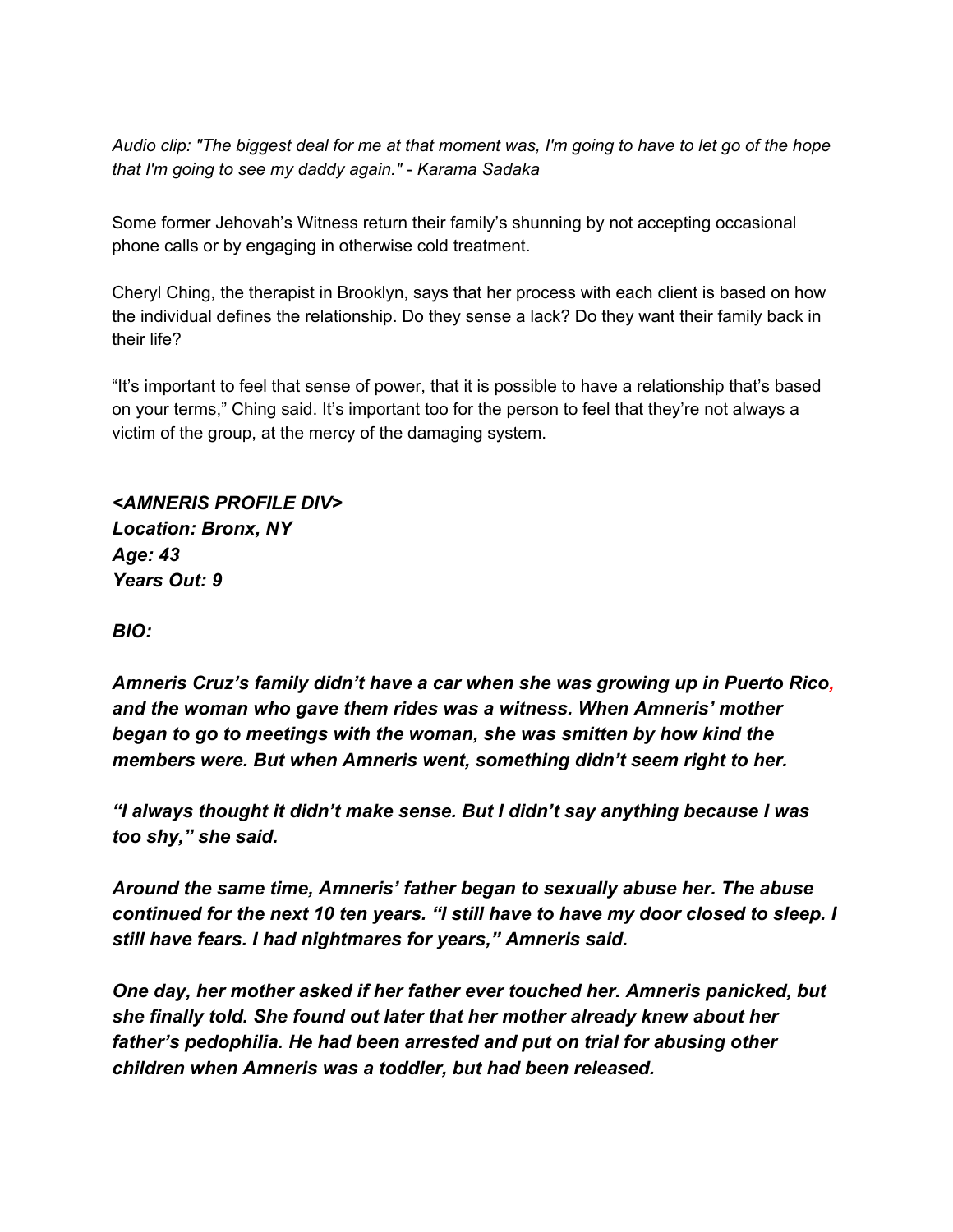*Amneris thought things would change when her mother found out. Other children in the Kingdom Hall had also told the elders about her father's abuse. A Jehovah's Witness rule, however, requires two witnesses to be present for abuse to be verified. So nothing happened.*

*Amneris got married and had two children, both of whom were born with developmental disorders. The new family moved to Indiana, along with Amneris' mother, brothers, and sisters-in-law. Her husband left the family soon after. Despite her fear of losing family, Amneris couldn't deny that she no longer wanted to be a Jehovah's Witness.*

For Amneris Cruz, a 44-year-old former Jehovah's Witness from Puerto Rico, recovery is a line in the sand drawn by her own hand.

Audio clip: "I called her and she treated me so cold. In my mind, I said this is the last time I'm *going to reach out." - Amneris Cruz*

Cruz was sexually abused by her father, a Jehovah's Witness, from the time she was six to when she was 16. When it came out that her father had abused 15 other girls, the congregation excused his actions and he was unpunished.

After the family moved to Indiana from Puerto Rico, Amneris continued practicing as a Jehovah's Witness, but she couldn't get over the hypocrisy she saw. Amneris also never forgave her mother for not taking action when she found out the sexual abuse. Even so, Amneris feared losing the relationship she shared with her brothers and their wives. It was the same push and pull that Lee-Ann Harrhy had felt: the nagging doubts that shoved their way into her dreams and waking life, coupled with the familiar pull of cordial family relationships. In the end, the doubts won.

Once she stopped practicing, Amneris' mother and brothers stopping speaking to her. Cruz barely spoke English and she didn't know anyone in the states.

*Audio clip: "I didn't know anybody here in the United States. It was just the Jehovah's Witnesses and my family." - Amneris Cruz*

Since Jehovah's Witnesses do not encourage going to college, Cruz found herself unable to find a job and with no marketable skills. But she was buoyed by an insistent vision; her life would be better and she wouldn't be like her mother. She eventually became a certified massage therapist and fell in love with Ruben Ortiz, the founder of the ex-Jehovah's Witness recovery group who had also helped Karama Sadaka.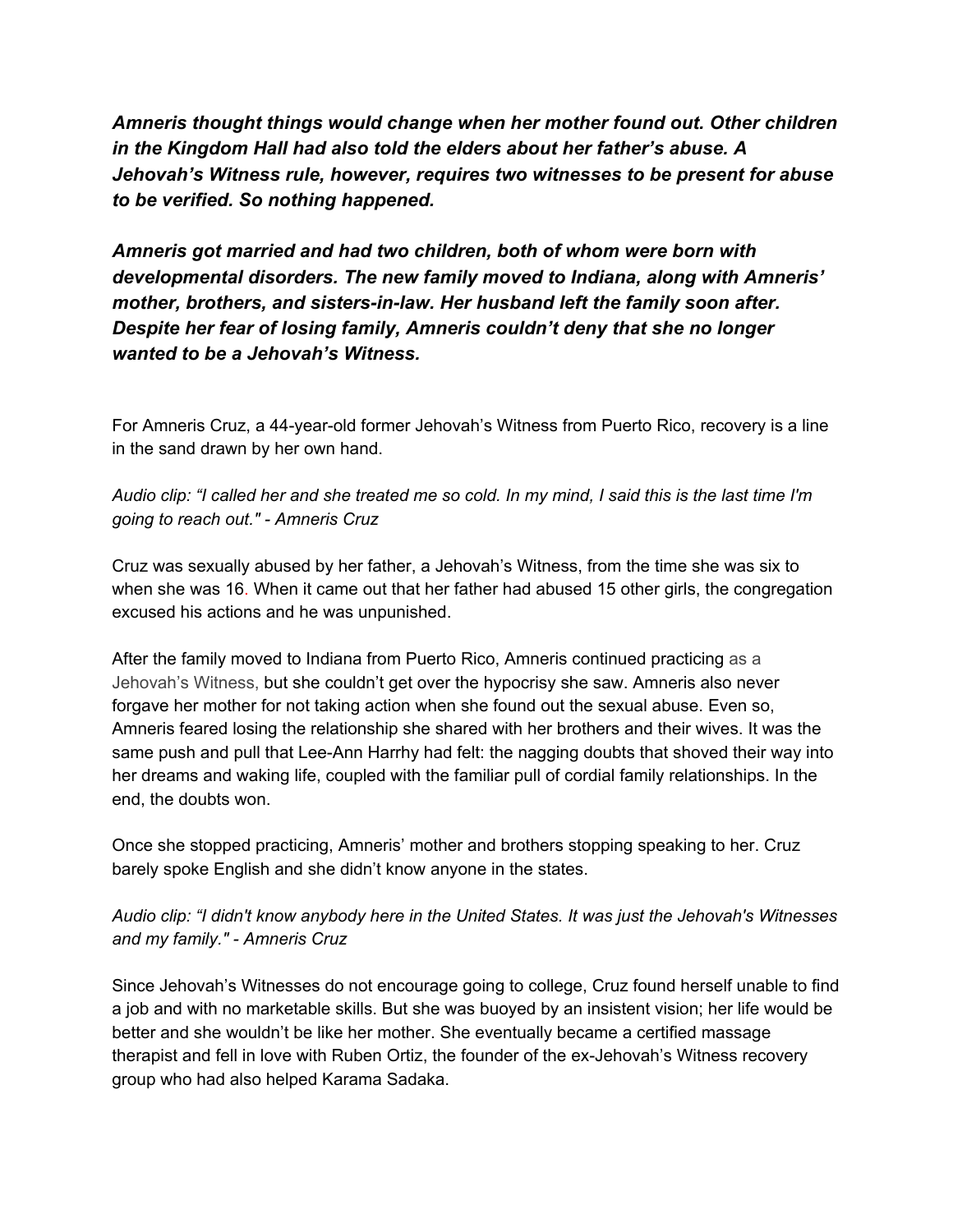Audio clip: "I'm in control now, and now I know that my happiness is in my hands." - Amneris *Cruz*

**<MERCEDES VARAS div> LOCATION: Miami, FL AGE: 30 YEARS OUT: 10**

**BIO:**

*Mercedes Varas has vague memories of one Christmas when she was three years old, before her mother became a Jehovah's Witness. From then on, the religion took up almost all of Mercedes' childhood and adolescent memories.*

*Mercedes was an ideal Witness. She was baptized when she was nine, and was even homeschooled so she could become a pioneer at 14 years old.*

*But Mercedes says she always struggled with her beliefs. "I was seeking a thrill. I don't know what that thrill was, but I wasn't finding it by being a Witness," she said. She started sneaking away at night and secretly visiting online chat rooms.*

*At 14, she started dating an older man who ended up harassing and stalking her. After he confessed to her congregation judiciary committee that he had sex with Mercedes and spread intimate details of it all over the Kingdom Hall, she was disfellowshipped.*

*She lost all her friends and started cutting herself, even considering suicide.*

*Though she was reinstated after four months, her life at the Kingdom Hall was distressing. When the wife of an elder accused Mercedes of having an abortion, she was forced to see a gynecologist. "I felt like I was being picked and prodded and pulled apart." she said.*

*She says "waking up" happened gradually. She moved out of her mother's house at 19, but still attended Memorials to please her mother. She entered a Kingdom Hall for the last time when she was 23.*

Mercedes Varas, a 30-year-old from Miami, only realized the ways she had been impacted by her upbringing as a Jehovah's Witness years after she left.

*Audio clip: "I just realized I wasn't OK." - Mercedes Varas*

Like Debbie Depuis, Mercedes had doubts about the religion that began early, but she didn't make a break until years later. She was baptized when she nine years old. By the time she was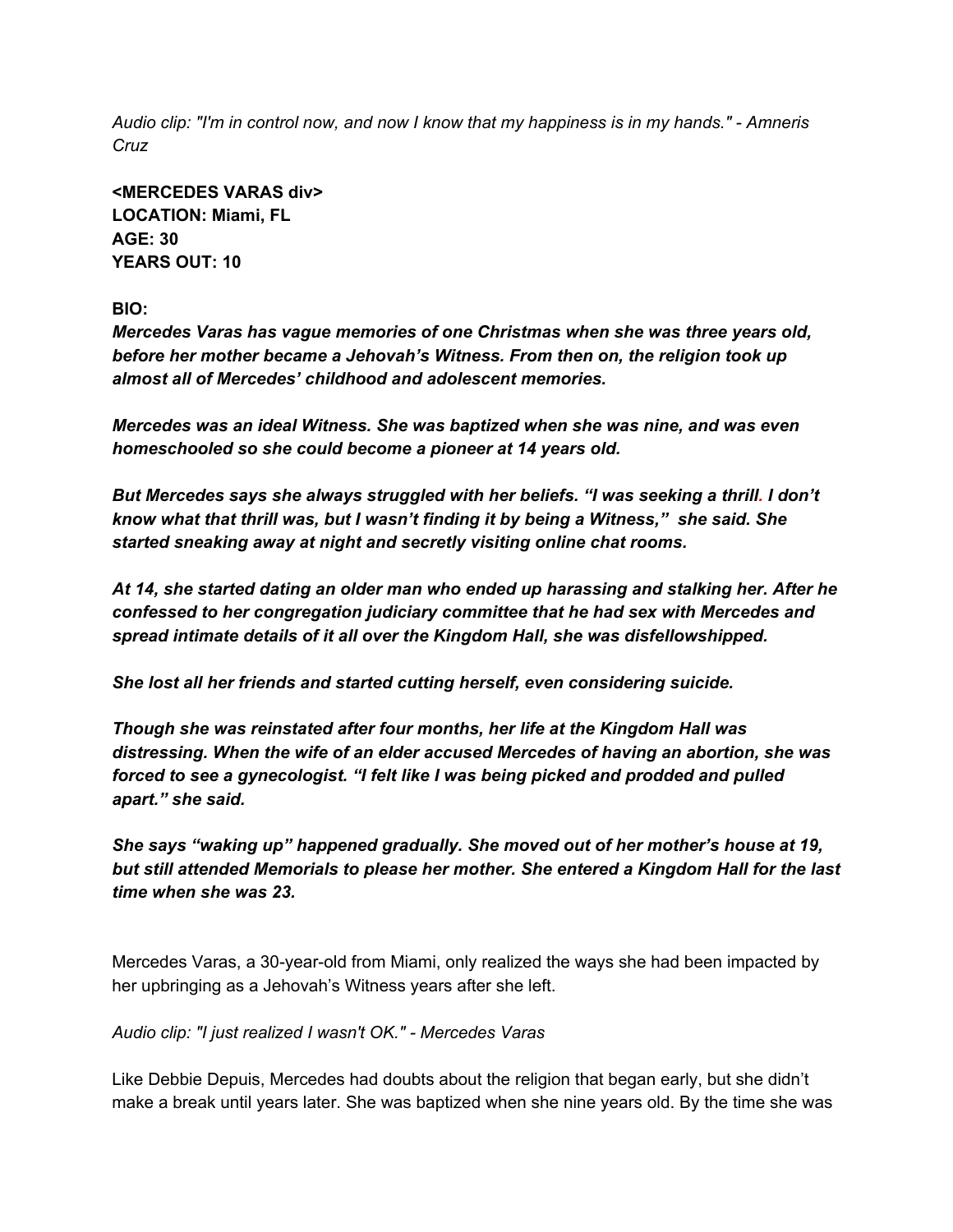14, Mercedes started being homeschooled, a choice common among the parents of young Jehovah's Witnesses. Her mother imagined that Mercedes was on track to live and work at Bethel, but Mercedes had romantic feelings for another girl in the Kingdom Hall and she began visiting online chat rooms.

"I started to feel like there was a struggle in me. Like there was something more out there," she said.

She ended up getting involved with a man almost 10 years her senior whom she met online. She tried to end the relationship when she realized "it was toxic and he was controlling," she said. But then he showed up to her Kingdom Hall pretending to be interested in joining, a move that earned him points with her mother and congregation elders. Then he became verbally abusive and began stalking her. She had nowhere to turn.

The man told Mercedes that he wanted to officially become a Witness by getting baptized but he needed to confess to the elders that he and Mercedes had slept together.

*Audio clip: "Instead of people protecting me, the person who got disfellowshipped was me." - Mercedes Varas*

After the confession, Mercedes was disfellowshipped. The shunning put Mercedes on the brink of an emotional collapse. The man began spreading rumors about Mercedes in the Kingdom Hall. Mercedes complained that she was being harassed, but "the basic attitude was 'what did I expect? That's what you get for having sex', " she said.

#### *Audio clip: "I started cutting myself. I started toying with the idea of suicide." - Mercedes Varas*

After she was reinstated, she moved from her mother's house and began to distance herself from the organization. But she still felt afraid. For years, she wondered "What if this really is the truth?" Then she started to date a professor who inspired her to travel and challenged her old beliefs. After beginning therapy, she realized that helping other former Witnesses would aid her recovery. She decided to form a meetup group for former Jehovah's Witnesses in Miami.

"The only encouragement there is to think for yourself -- find your own voice," she said of the group's philosophy.

### **THE WAY FORWARD**

One chilly fall day in a suburb of Boston, Karen Wilson hosted a workshop for victims of spiritual abuse. Wilson had taped large sheets of easel paper on the walls of the meeting room adjoined to a church where the workshop was held. The sheets had information on the ways religious groups control members and blank spaces for participants to write in their experiences. Karen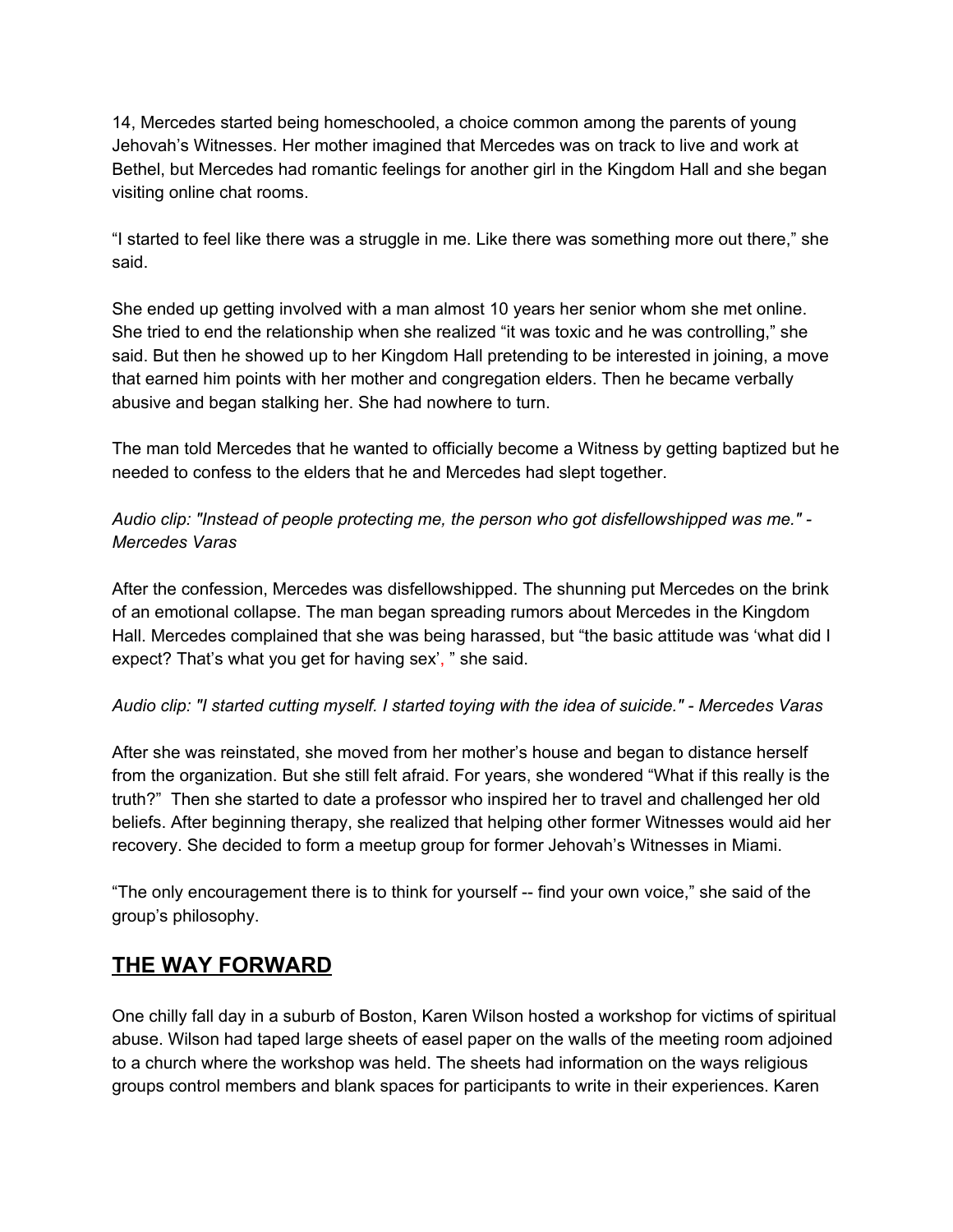recognized the similarities in her own experience -- emotional control, shunning, physical abuse, among other tell-tale signs.

"Recovery is a process. It happens bit by bit," she said.

Former Jehovah's Witnesses have carved out networks like tunnels dug deep in the ground of recovery. The underways are lit with insider jokes, information on current doctrine changes, and encouragement for shunned former members. The shared stories of milestones that seem otherwise ordinary are juxtaposed with old visions of Armageddon on the horizon.

Dan Adams says that starting a retirement fund was a landmark moment of his new life. "Just knowing that there's not some mystical force guiding my life and protecting me. I'm taking care of Dan now," he said with a tone of simple contentment, albeit one tinged with grief.

Dan, Debbie Depuis, Violeta Dias, Mona Miller, Lee-Ann Harrhy, Matthew Fudge, Amneris Cruz, and Mercedes Varas are still fully shunned by their families. Lukewarm shunning compounded with micro moments of alienation have fractured family relationships in more subtle ways for Ruth Anne Whicher, Helen Travers, Chayla Gibson, and Leon Cowan.

But the dark tapestry of estrangement is flecked with bright spots too. Last year, Dan married another ex-Jehovah's Witness whom he met in an online JW recovery group named Amy. After twelve years of shunning, Helen Travers enjoys a cordial relationship with her mother. Debbie Dupuis ended up graduating from college, getting married, and having a son. Ruth Anne Whicher recently wrote a book about the murder her childhood Jehovah's Witness friend that led her to leave the organization. Matthew Fudge, now a member of the Mt. Calvary Missionary Baptist church, still sings in the choir and attends church every Sunday. Chayla Gibson is a proud basketball mom whose son will graduate high school this year. Karama Sadaka salvaged a relationship with his daughters and is working hard to put his eldest through college.

Like so many victims of systemic trauma, they had chosen difficult paths -- treacherous, winding, and unpredictable -- to recovery. And somewhere on the way, they chose to speak out.

#### **SIDEBARS:**

- 1. **Bethel-** Witness term for organization headquarters in Warwick, New York. Volunteers called **Bethelites** and the Governing Body live and work on the facilities. The highest order of service
- 2. **Armageddon** a Biblical war between good and evil, or God and the devil. The last war before Judgement Day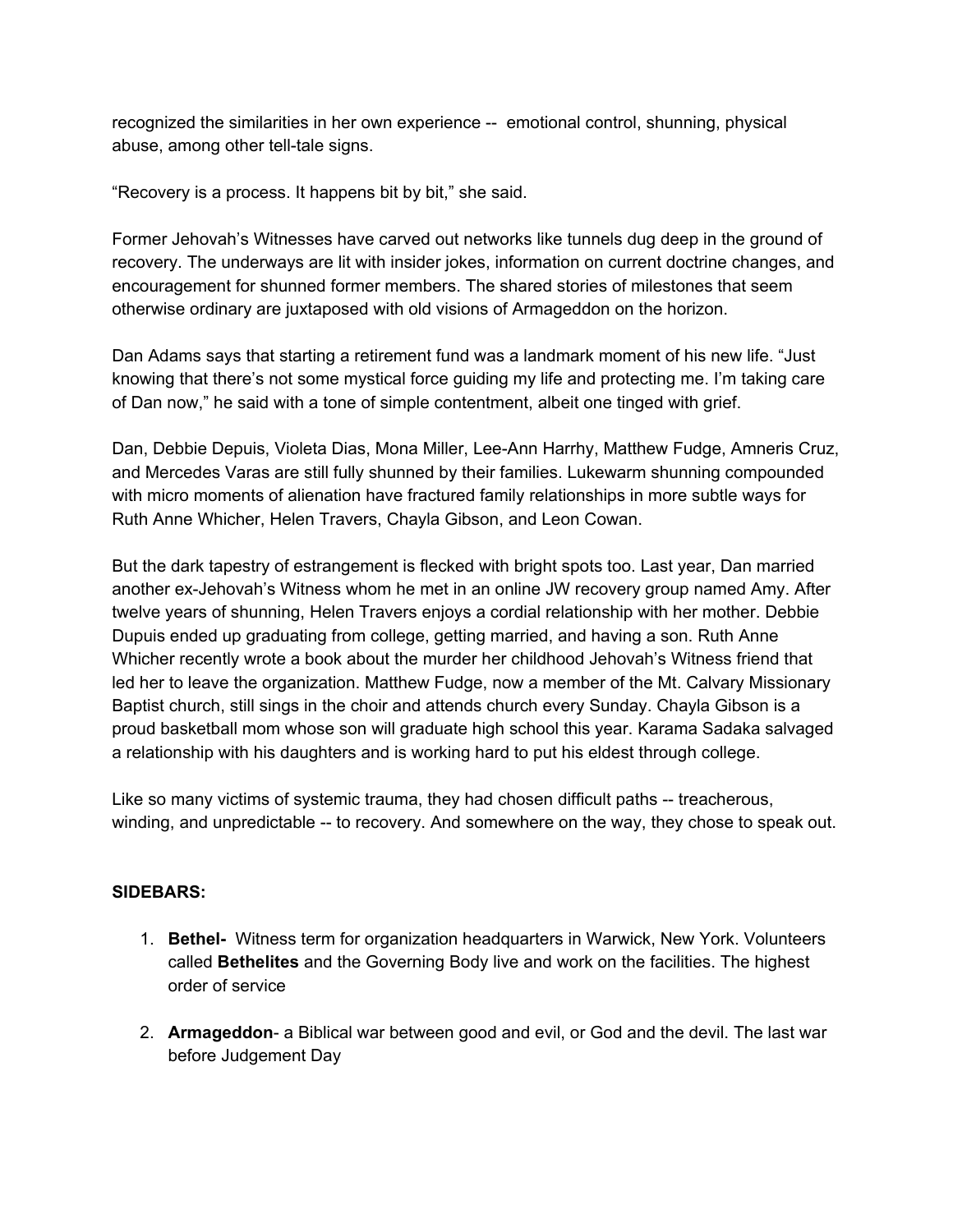- 3. **Jehovah's Witnesses** A combination of the scripture that calls God YHWH --translated Jehovah-- and a scripture where God declares his people to be "his witnesses."
- 4. **The truth** Jargon for the Jehovah's Witness belief system
- 5. **The society** Jargon for the Governing Body of seven men who determine organization's doctrine and administrative direction
- 6. **Elder** a male member appointed by the Governing Body to direct a congregation in terms of teaching, discipline, and administrative responsibility
- 7. **Theocracy** a form of government that recognizes God as the supreme leader. Second president, Rutherford, declared the organization a theocracy to describe the JW system of governance in 1938
- 8. **Judiciary committee** a committee, usually of three elders, responsible for member disciplinary action
- 9. **Pioneers** members who evangelize full time. Monthly, **regular pioneers** do 70 hours, **auxiliary pioneers** do 30-50 hours, and **special pioneers** do 130 hours or more
- 10. **Worldly**-Jargon for non-believers and things associated with non-believers
- 11. **Three-day convention** an annual convention, based on a theme, known among Witnesses as the district convention. Last year's convention theme was "Don't Give Up!"
- 12. **Fade** when a member gradually distances him/herself from the organization without formally disassociating or being disfellowshipped
- 13. **Good for nothing slave** a phrase from a parable of Jesus that Witnesses use to teach humility. A Watchtower article explains that Witnesses becomes "Jehovah's legal property" or slave when they get baptized.
- 14. **Memorial**-an annual ceremony that commemorates the death of Jesus. The most important JW event, also called "The Lord's Evening Meal"
- 15. **New Light-** jargon for significant changes in rules and doctrine. The Governing Body justifies changes by saying that "new light" has been revealed.

#### **EXPERT PROFILES:**

**Ruben Ortiz-** founder of largest ex-Jehovah's Witness recovery group on Facebook. The group has over 10,000 members

**David Voas**- Professor of Social Science and Head of the Department of Social Science at the University College London Institute of Education. Essay "The Trumpet Sounds Retreat: Learning